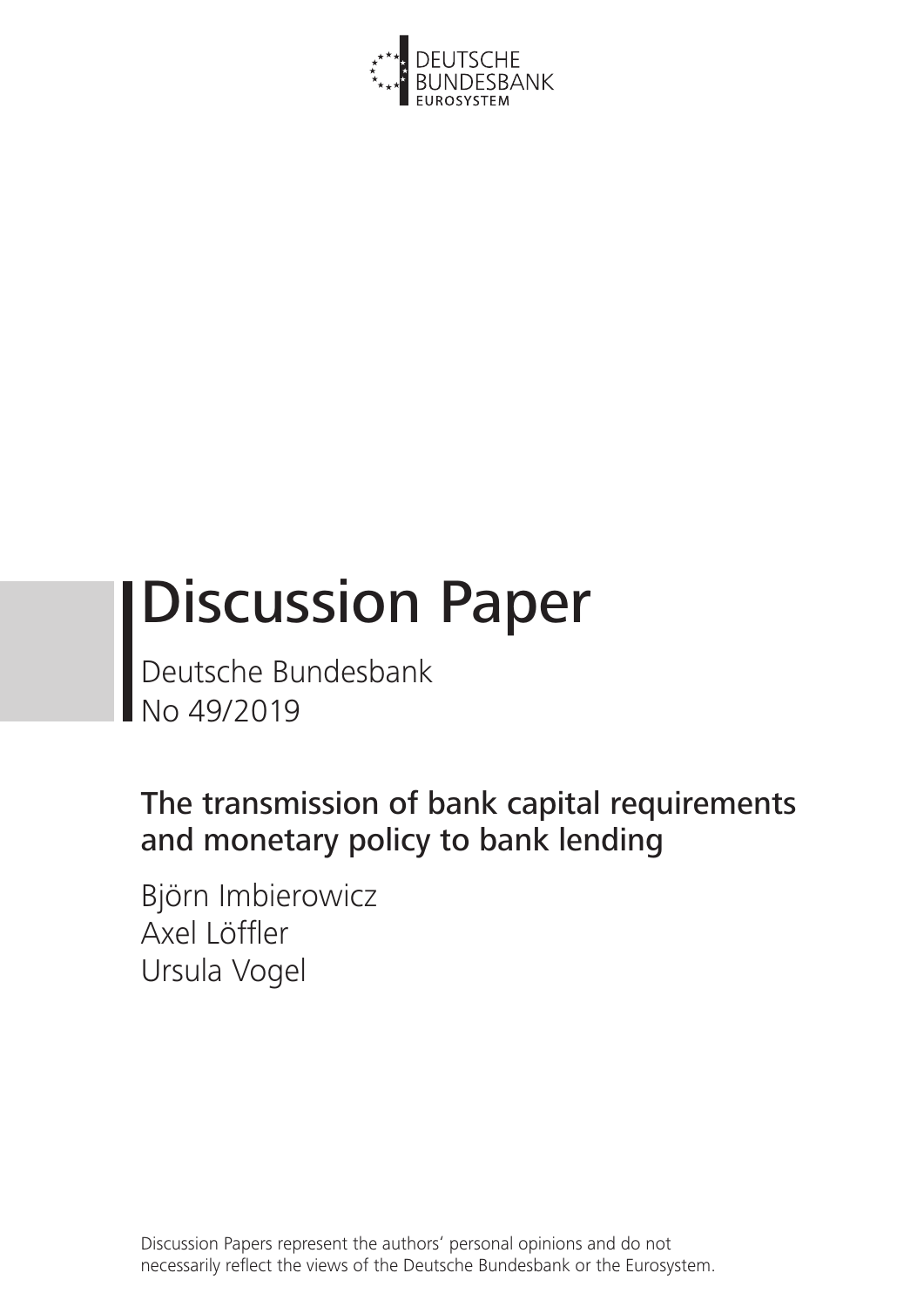**Editorial Board:** Daniel Foos

 Stephan Jank Thomas Kick Malte Knüppel Vivien Lewis Christoph Memmel Panagiota Tzamourani

Deutsche Bundesbank, Wilhelm-Epstein-Straße 14, 60431 Frankfurt am Main, Postfach 10 06 02, 60006 Frankfurt am Main

Tel +49 69 9566-0

Please address all orders in writing to: Deutsche Bundesbank, Press and Public Relations Division, at the above address or via fax +49 69 9566-3077

Internet http://www.bundesbank.de

Reproduction permitted only if source is stated.

ISBN 978–3–95729–658–0 (Printversion) ISBN 978–3–95729–659–7 (Internetversion)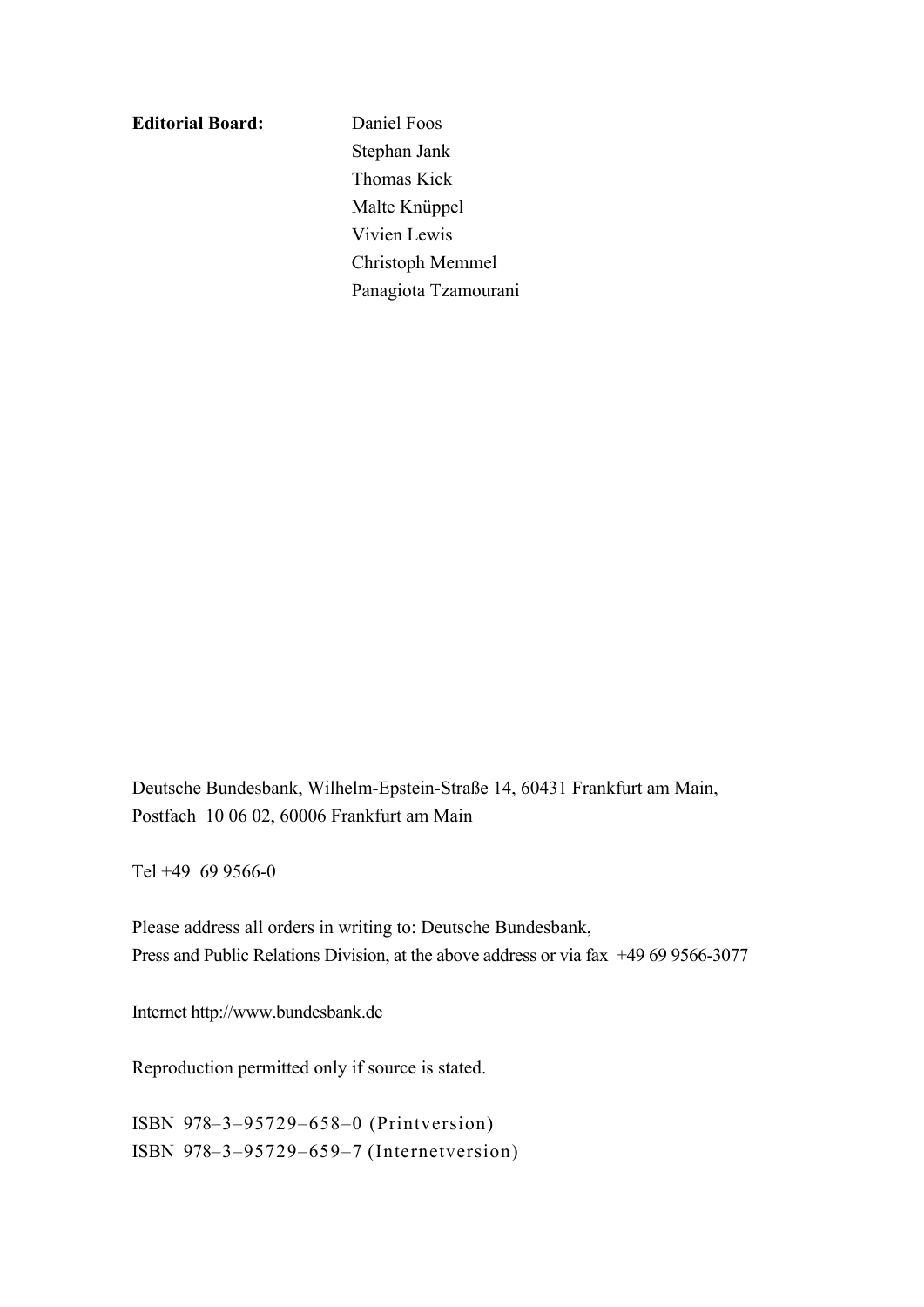# **Non-technical summary**

#### **Research Question**

After the global financial crisis, banking regulation in Europe underwent a comprehensive overhaul, in particular with respect to the increases in bank capital requirements. At the same time monetary policy – in the euro area as well as in other major economies – was characterized by an accommodative monetary policy stance. As the banking system is a major transmission channel for monetary policy and banking regulation alike, the implications of the two policies with respect to bank lending and interest rates deserve closer attention. This paper aims to contribute to the understanding of the short-term transmission of bank capital requirements as well as monetary policy, and the interaction between these two, on bank lending and bank interest rates in the German banking system.

#### **Contribution**

This paper contributes to the existing literature by shedding light on the transmission of changes in capital requirements and monetary policy to banks' lending to corporates and the attendant lending rates, as well as the interaction between monetary policy and capital requirements. With respect to banks' capital requirements, we go beyond the usual investigation of implications of changes in regulatory requirements by accounting for bank idiosyncratic and time-specific "affectedness".

#### **Results**

Our results show that for weakly capitalized banks increases in capital requirements are associated with a decrease in bank lending in the short-term. Furthermore, changes in the monetary policy stance are positively related to lending rates. Regarding the interaction effect of capital regulation and monetary policy, we observe that increases in capital requirements attenuate the general effects of monetary policy on interest rates. Overall, the transmission of an accomodating monetary policy to lending rates is attenuated by contemporaneous increases in bank capital requirements which additionally imply a transitory decrease of the loan growth of weakly capitalized banks.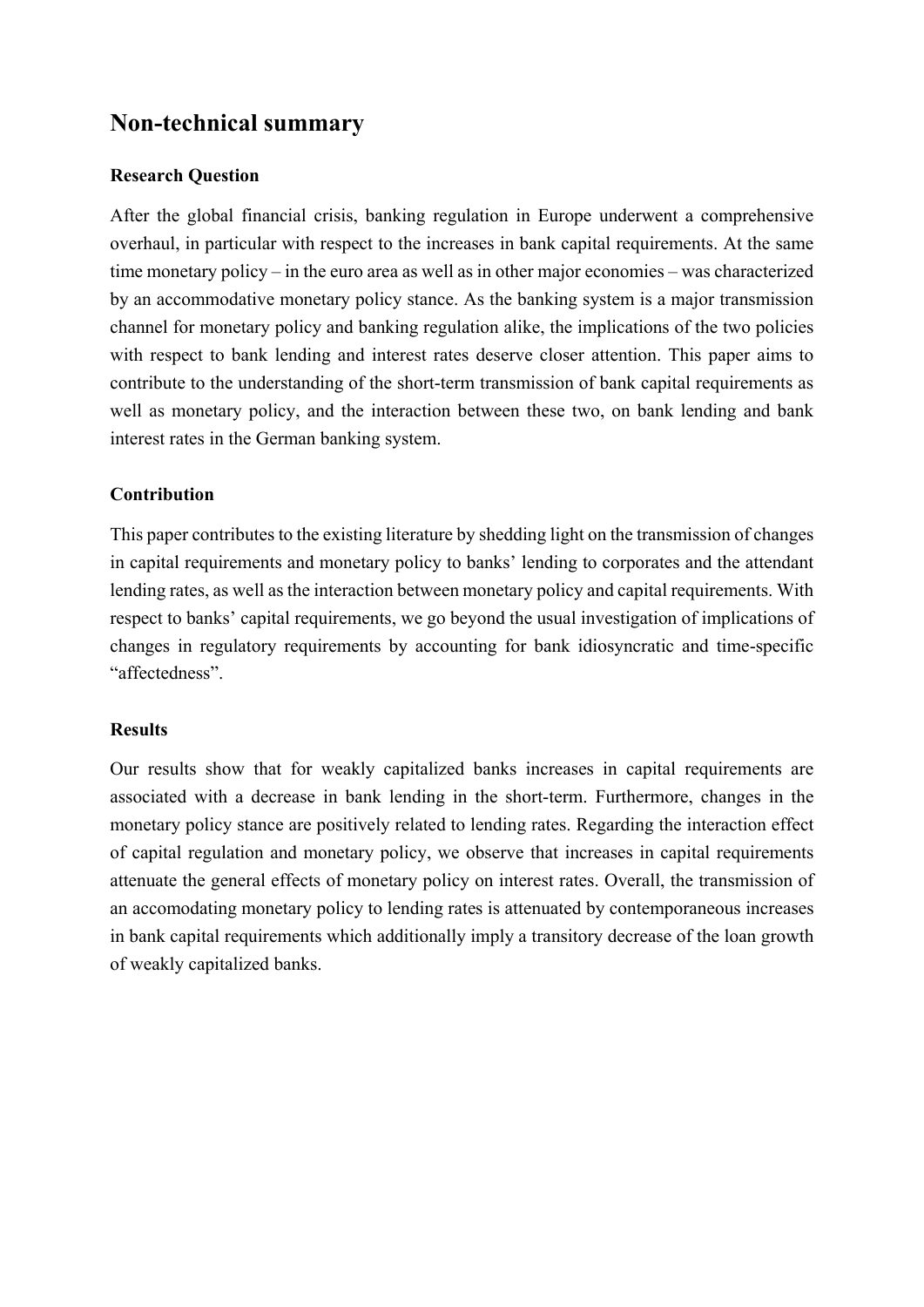# **Nichttechnische Zusammenfassung**

### **Fragestellung**

Nach der globalen Finanzkrise wurde die Bankenregulierung in Europa umfassend überarbeitet, insbesondere hinsichtlich der Kapitalanforderungen für Banken. Gleichzeitig war die Geldpolitik, in der Eurozone ebenso wie in anderen Volkswirtschaften, gekennzeichnet durch eine nie zuvor gewesene akkommodierende Ausrichtung. Da sowohl für Regulierungspolitik als auch für Geldpolitik das Bankensystem ein wichtiger Transmissionskanal ist, verdienen die Auswirkungen der beiden Politiken auf die Kreditvergabe von Banken nähere Aufmerksamkeit. Dieses Papier untersucht die Transmission von Kapitalanforderungen und Geldpolitik, sowie die Interaktion der beiden auf die Kreditvergabe und Kreditzinsen der Banken in Deutschland in der kurzen Frist.

#### **Beitrag**

Dieses Papier leistet einen Beitrag zur bestehenden Literatur, indem es die Transmission der Änderung von Kapitalanforderungen und Geldpolitik auf die Kreditvergabe von Banken an nicht-finanzielle Unternehmen sowie die entsprechenden Kreditzinsen und die Interaktion der beiden Politiken untersucht. Hinsichtlich der Kapitalanforderungen für Banken gehen wir über die übliche Untersuchung von Änderungen der regulatorischen Anforderungen hinaus, indem wir berücksichtigen, in welchem Ausmaß die Banken von den Maßnahmen betroffen waren.

#### **Ergebnisse**

Unsere Ergebnisse zeigen, dass Erhöhungen von Kapitalanforderungen bei Banken mit schwacher Kapitalausstattung nah am regulatorischen Minimum kurzfristig mit einer geringeren Kreditvergabe einhergehen. Zudem besteht ein positiver Zusammenhang zwischen Änderungen der geldpolitischen Ausrichtung und Kreditzinsen. Dieser Effekt ist jedoch gedämpft, wenn parallel zu geldpolitischen Änderungen sich die Kapitalanforderungen für Banken erhöhen. Insgesamt wird die Transmission akkommodierender Geldpolitik auf Kreditzinsen also durch höhere Kapitalanforderungen verringert, wobei die Kreditvergabe der weniger kapitalisierten Banken temporär sinkt.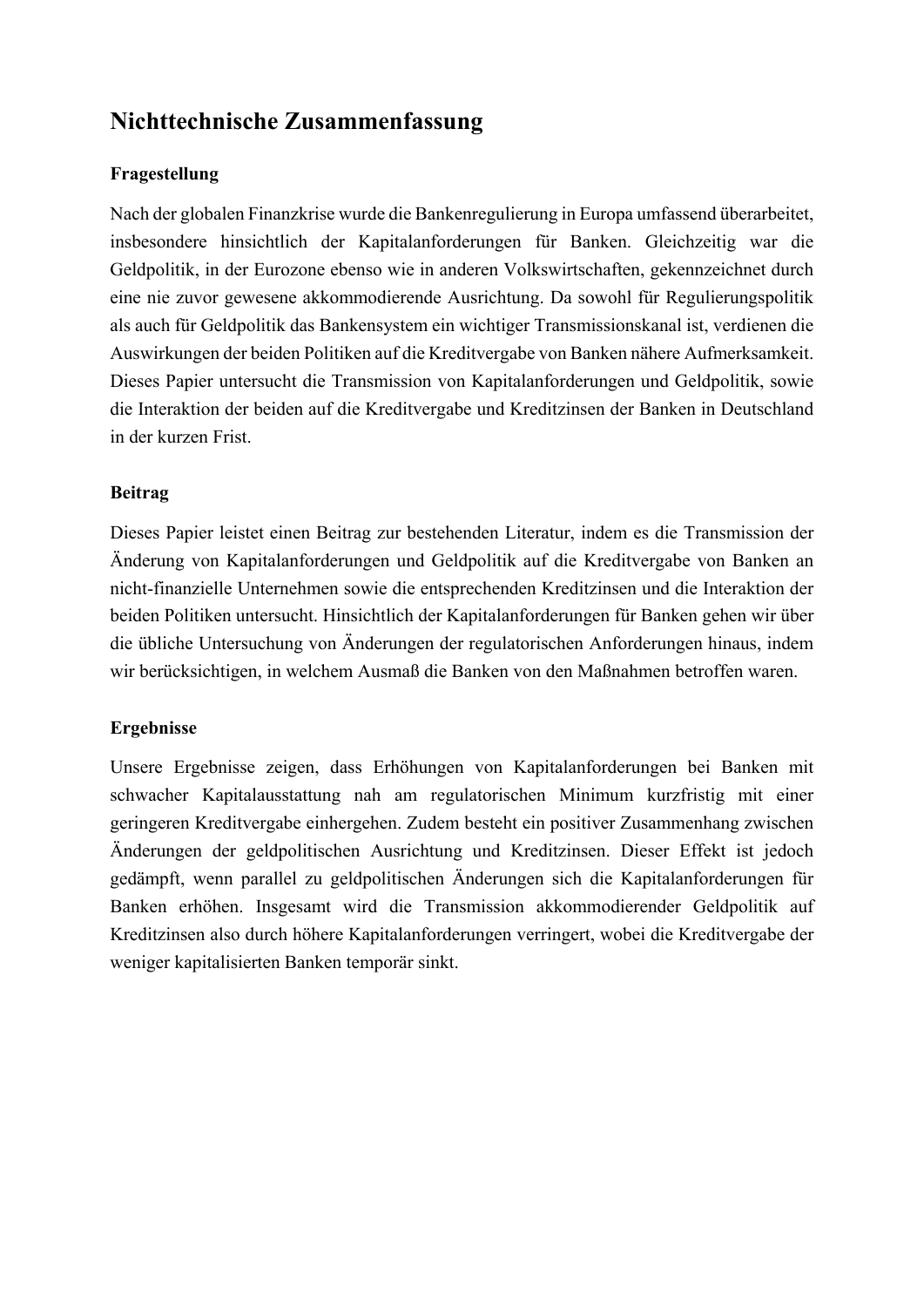# **The transmission of bank capital requirements and monetary policy to bank lending**

Björn Imbierowicz<sup>a</sup> Axel Löffler<sup>b</sup> Ursula Vogel<sup>c</sup>

#### **Abstract**

We investigate the transmission of changes in bank capital requirements and supranational monetary policy, and their interaction effect, on euro area bank lending and lending rates. Our results show that - for weakly capitalized banks - increases in capital requirements are in the short-run associated with a decrease in the total of domestic and cross-border bank lending. In addition, we find that there is no similar effect of capital requirements for strongly capitalized banks. Furthermore, changes in the monetary policy stance are positively related to lending rates. Regarding the interacting effect of national capital requirements and supranational monetary policy, we observe that increases in capital requirements attenuate the general effects of monetary policy on interest rates. Overall, the transmission of an accommodating monetary policy to lending rates is attenuated by contemporaneous increases in bank capital requirements which additionally imply a transitory decrease of the loan growth of weakly capitalized banks.

#### **JEL classification:** E52, F30, G28.

**Keywords:** Bank Lending, Lending Rates, Capital Requirements, Monetary Policy, International Policy Interaction.

<sup>&</sup>lt;sup>a</sup> bjoern.imbierowicz@bundesbank.de; <sup>b</sup> axel.loeffler@bundesbank.de; <sup>c</sup> ursula.vogel@bundesbank.de, all Deutsche Bundesbank, Wilhelm-Epstein-Str. 14, 60431 Frankfurt. The paper benefitted from comments from Ozge Akinci as well as participants at IBRN meetings and a Bundesbank seminar. The views expressed in this paper are those of the authors alone and do not necessarily reflect the policy or positions of the Deutsche Bundesbank or the Eurosystem.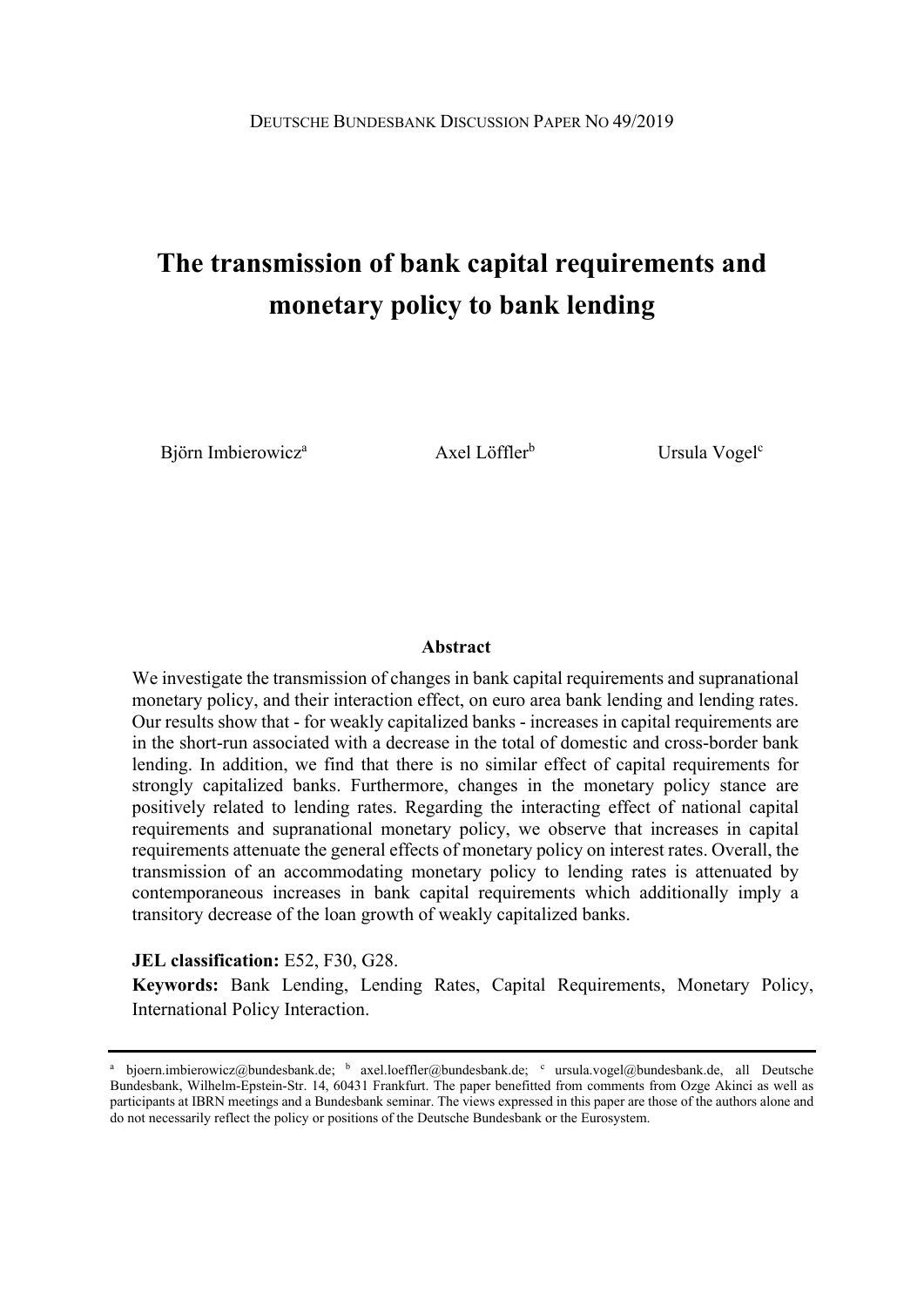#### **1. Introduction**

-

After the global financial crisis, banking regulation in Europe underwent a comprehensive overhaul, in particular with respect to bank capital. Microprudential capital requirements were tightened and complemented with several macroprudential measures to provide regulators with (further) tools which could now address systemic risks. At the same time monetary policy – in the euro area as well as in other major economies – was characterized by an accommodative monetary policy stance. As the banking system is a major transmission channel for monetary policy and capital regulation alike, the implications of the two policies with respect to bank lending and interest rates<sup>1</sup> deserve closer attention. This paper aims to contribute to the understanding of the transmission of bank capital requirements as well as supranational monetary policy, and the interaction between the two policies, on euro area bank lending and related bank interest rates. Consequently it sheds light into domestic as well as international implications of national and supranational policy interactions over the short term.

Both policies have been investigated separately in the empirical literature. The evidence on the effects of changes in bank capital requirements is mixed, $\lambda^2$  and implications hinge on the time horizon analyzed.<sup>3</sup> As to the impact of monetary policy, the results in the literature suggest that its effects on bank lending depend on banks' risk.<sup>4</sup> While the central bank policy rate has

 $1$  In this paper the terms "bank interest rate", "lending interest rate" and "interest rate" are used synonymously. All terms refer to the bank- and time-specific weighted interest rate for outstanding lending to corporates in the euro area and denominated in Euro.

<sup>&</sup>lt;sup>2</sup> Aiyar et al. (2014) observe a decrease in lending in response to higher capital requirements, while a survey by the Basel Committee on Banking Supervision (BCBS) (1999) of more than 130 research papers on the effects of Basel I suggests that this is the case in economic troughs only. Other studies argue that the effects depend on the industry sector (Bridges et al., 2015), bank dependency (Gropp et al., 2018), banks' rating approach (Behn et al., 2016), or bank type (De Jonghe et al., 2016). Moreover, Jiménez et al. (2017) investigate a dynamic provisioning of capital requirements and find that it helps smooth the credit cycle. Francis and Osborne (2012) and Imbierowicz et al. (2018) show that banks tend to adjust the risk composition of their asset portfolio in response to an increase in capital requirements rather than the volume of loan portfolios.

<sup>3</sup> Some papers examining the long-term implications find transitory adverse implications (see e.g. Eickmeier et al. 2018) and in the long-run higher bank capital being associated with higher loan volumes (see e.g. Buch and Prieto (2014) for an analysis of the German banking system).

<sup>4</sup> Examples are Bernanke and Blinder (1992), Kashyap et al. (1993), Kashyap and Stein (1994, 2000), Gambacorta and Mistrulli (2004), or Jiménez et al. (2012).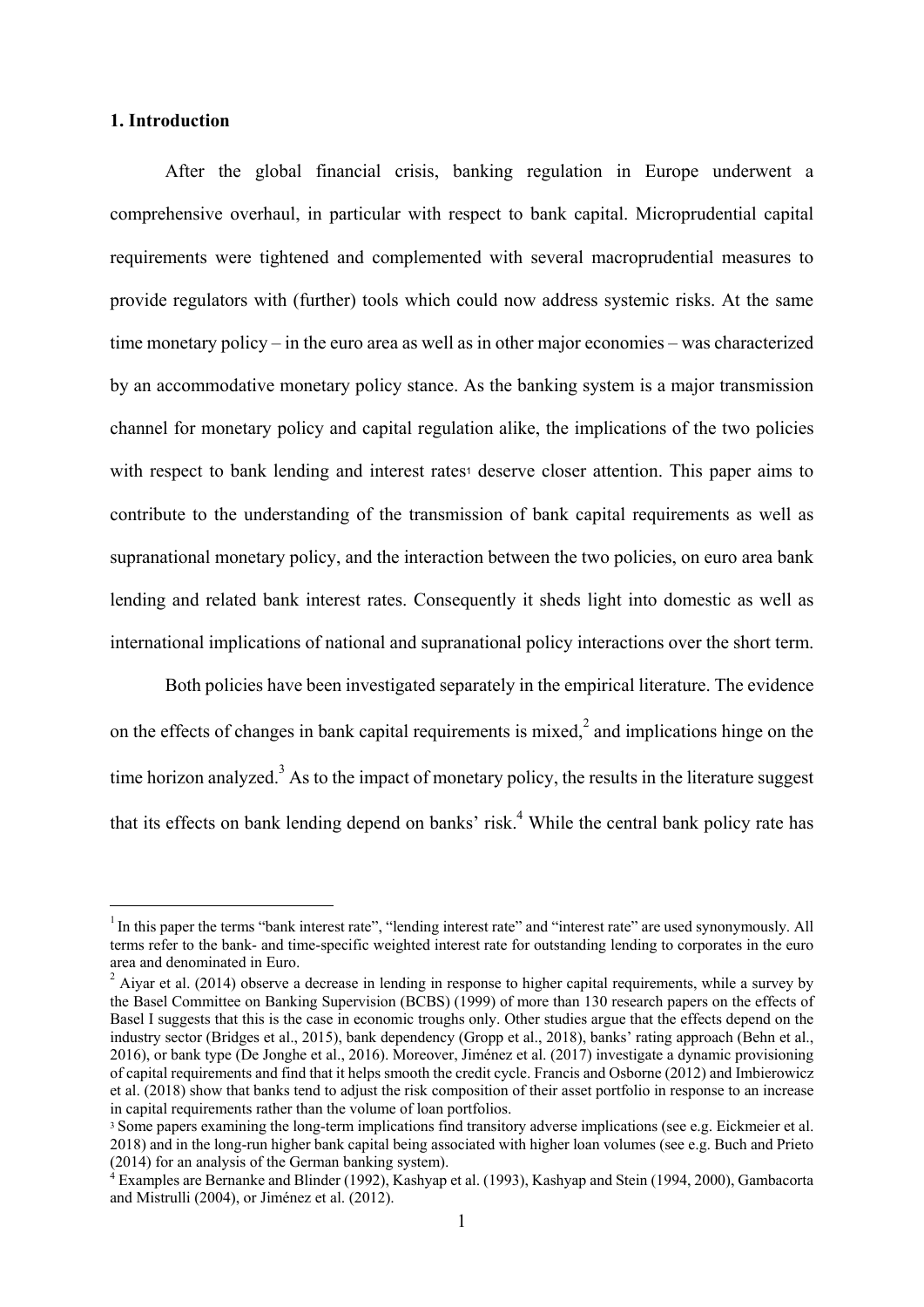an effect on banks' risk-taking and leverage and therefore financial stability (for an overview, see e.g. Gambacorta, 2009), prudential capital requirements generally induce a change in banks' funding mix and accordingly their costs, and thereby affect their response to policy changes. Some more recent studies have also looked into the interaction between the two policies. Takáts and Temesvary (2019) find significant interactions between macroprudential policy in general and monetary policy associated with the currency of cross-border bank lending. Tighter macroprudential policy mitigates the lending impact of monetary policy, whereas an ease of macroprudential policy amplifies the lending impact of monetary policy. Some studies investigate the interaction between monetary policy and bank capital requirements. Aiyar et al. (2016) find in a study for the UK that a tightening of both capital requirements and monetary policy reduces bank lending. However, they find little evidence of an interaction between the two policy instruments. De Marco and Wieladek (2016) also study bank-specific capital requirements and monetary policy in the UK and the consequences for SMEs. They find that effects differ depending on the bank-firm relationship and firms' dependency on banks, as well as bank and firm characteristics. Empirical evidence presented by Budnik and Bochmann (2017) shows that the response of better capitalized banks' loan growth to changes in monetary policy is less severe. Relatedly, Gambacorta and Mistrulli (2004) and Maddaloni and Peydro (2013) illustrate that lending by poorly capitalized banks responds more strongly to changes in monetary policy rates. Eickmeier et al. (2018) show for the US that monetary policy cushions negative short-term effects of capital requirement tightenings. We are not aware of studies looking at the implications on lending rates.

In our paper, we examine the impact of changes in capital requirements and supranational monetary policy on the total of banks' domestic and cross-border lending to the non-financial corporate sector in the euro area and the interest rate charged for these loans. Our sample covers the period from 2008:Q1 to 2018:Q3 for a sample of German and international banks in the German banking system. We analyze the effects of the supranational monetary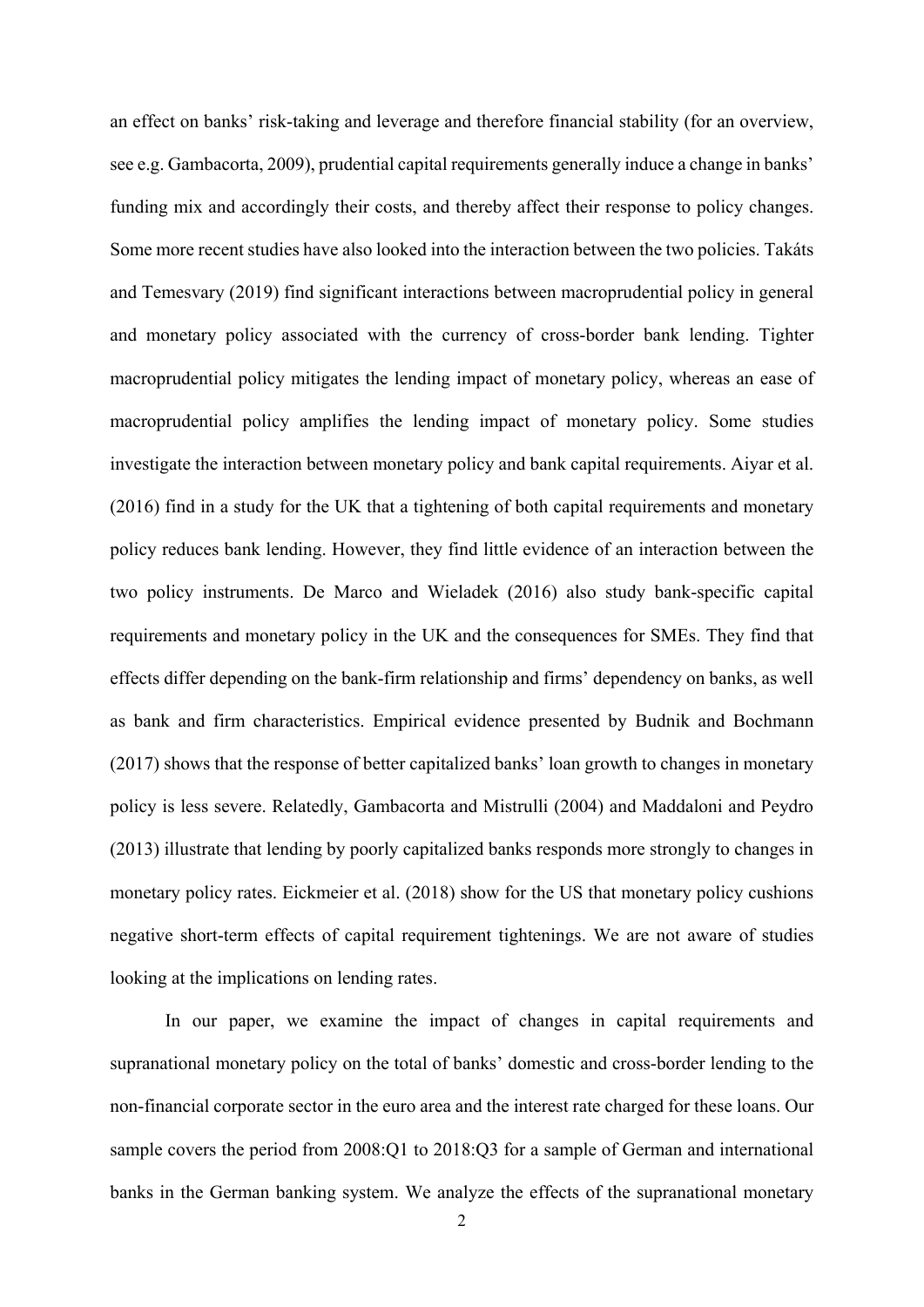policy stance accounting for the transmission of changes in bank capital requirements. As a measure for the monetary policy stance, we use the cumulative changes in the money market interest rate over one year. We measure a bank's capital requirement as the ratio of capital required by the regulator for the specific type of loans we investigate (i.e. corporate loans). It is calculated as the sum of the bank-specific risk-weighted capital requirement ratios multiplied by the average risk weight of the corporate loan portfolio (RWA density). It therefore includes more variation in the time dimension than regulatory changes alone.

In a first step, we investigate the effect of changes in banks' loan type-related capital requirements on euro area lending as well as on the related lending rates. We find that in the short term higher capital requirements are, on average, associated with a reduction in the total of domestic and cross-border lending. This effect stems from those banks with less capital beyond the regulatory required level. We do not observe an effect on lending rates. We then investigate whether the effect of changes in capital requirements on lending and lending rates depends on the level of a bank's capital. To do so, we calculate a bank's excess capital, that is, the difference between its regulatory capital requirement and its actual capital ratio. We observe that the decrease in lending in response to higher capital requirements derives from banks with lower levels of excess capital. Our analyses show that these are banks with a level of excess capitalization of less than 2.8%. A one-percentage-point increase in bank capital requirements implies a 1.5% lower loan growth for these banks. We acknowledge that dynamics might be different over longer time horizons as banks may target a bank- and time-specific optimal capital ratio (e.g. Gropp and Heider 2010). Furthermore, we cannot rule out substitution effects. Banks might decrease their lending to the corporate sector but increase lending to other sectors with for example lower risk weights (e.g. Imbierowicz et al.  $2018$ ).<sup>5</sup> Our finding complements well Buch and Prieto (2014) who also look at the German banking system. While they show

-

<sup>5</sup> Mankart et al. (2018) show that tighter leverage requirements c.p. (ceteris paribus) increase lending to sectors with higher risk weights, while higher risk-weighted capital requirements c.p. reduce banks' loan supply.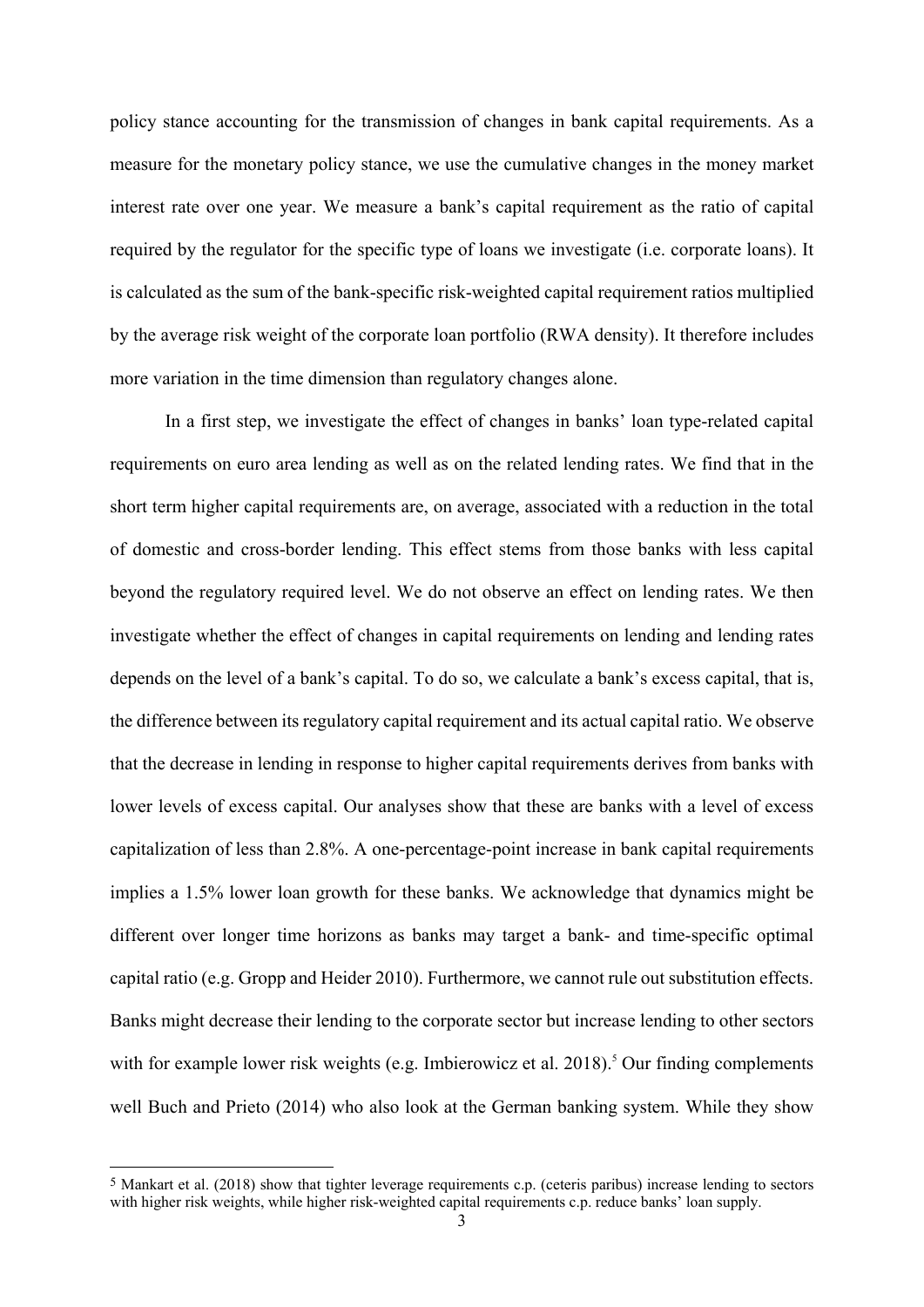that aggregate and long-term implications of higher bank capital for lending are positive, we add to this by exploring short-term effects and by pointing out that possible transitory adverse effects hinge on the excess capitalization of banks.

In a second step, we additionally analyze the effects of changes in the supranational monetary policy stance. We find that changes in the monetary policy stance, tightening as well as easing ones, are positively related to euro area lending rates but are not related to loan growth. However, the effect of a tightening of monetary policy on lending rates is stronger than for an easing. We observe that a decrease (increase) in the monetary policy rate of 1 percentage point implies a decrease of 0.038% (increase of 0.181%) of the change in lending rates, what translates to a transmission to corporate interest rate levels of about 75%.

In a last step, we explore the interaction of capital requirements and supranational monetary policy. Prudential regulation and monetary policy are likely to interact in their effects as for both types of policy the banking sector is a major transmission channel. Both types of policies might have an effect on bank refinancing costs which, in turn, might affect lending rates and volumes. Accordingly, the transmission of one policy may be affected by changes to the other. Interacting changes in regulatory capital requirements and monetary policy shows that changes in the monetary policy stance are associated with attenuating effects when capital requirements change in the opposite direction. This implies that a lower monetary policy rate translates into a smaller decrease in bank lending rates if capital requirements are tightened at the same time. Correspondingly, lower bank capital requirements might cushion the effects of policy rate hikes. However, we find our previous result of capital requirements being negatively related to the lending of weaker banks again confirmed. Higher capital requirements imply a decrease in the lending for weaker capitalized banks.

Our findings add to the still rather scarce empirical literature on the joint effects of capital regulation and monetary policy, and show that bank regulation and monetary policy should not only be considered individually as they also interact, and that real effects - which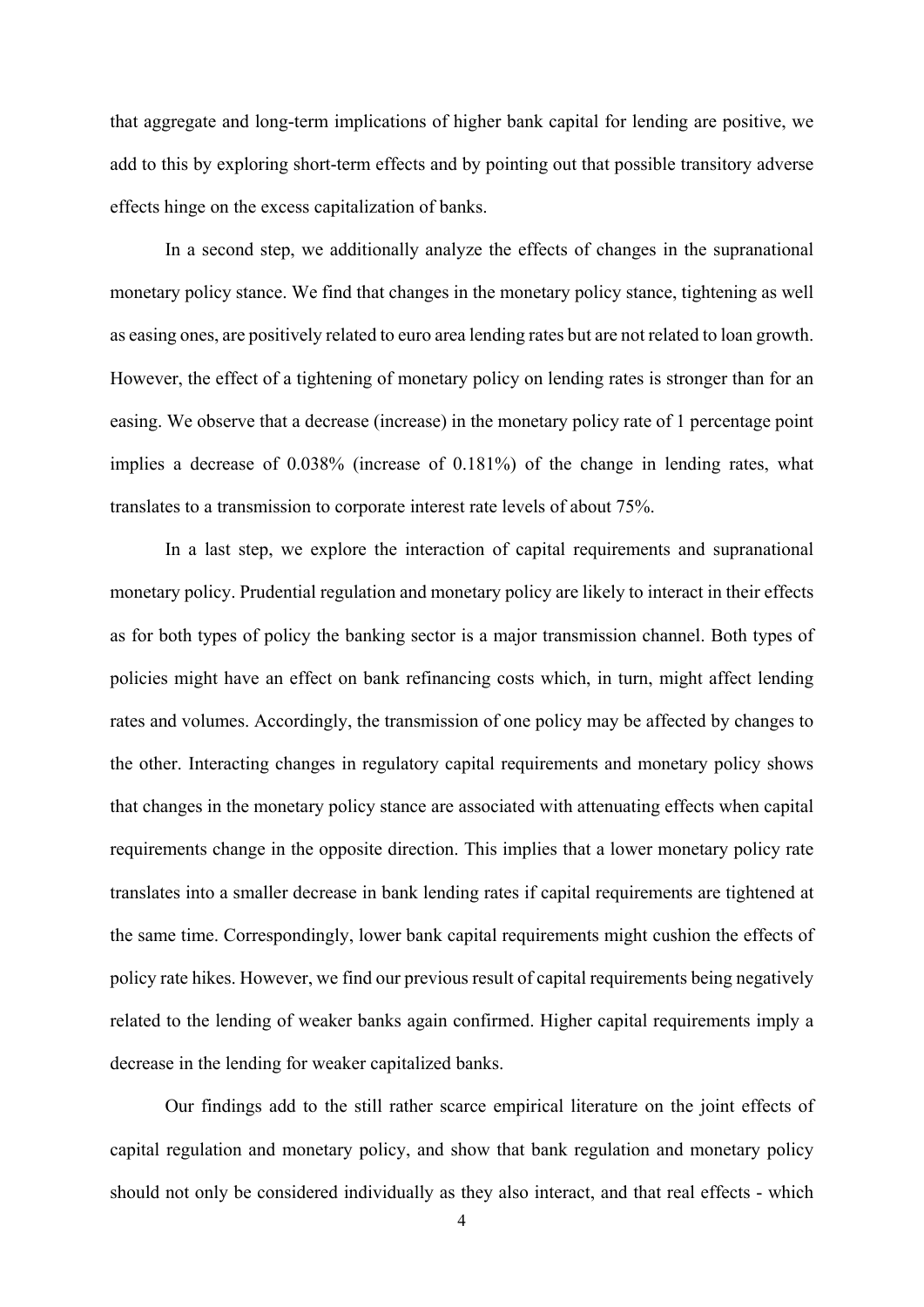appear domestically and cross-border - hinge crucially on bank capitalization. Yet, it is to be noted that our analysis contributes to an improved understanding of *short-term* implications of policy changes for different types of banks, which are shown to be different from positive *longterm* or more aggregate implications (see e.g. Buch and Prieto 2014, Eickmeier et al. 2018). Our results are important for policymakers as a thorough understanding of policy transmission and interactions is crucial for maintaining the stability of the domestic as well as other banking systems, and the resulting real implications. They might further be useful for ex-ante assessments of envisaged policy changes, in particular with respect to unintended externalities and the understanding of their transitory nature. Last but not least, our paper contributes to the at this point still scarce literature in which the intensity of prudential policy changes is mapped to outcome variables.<sup>6</sup>

The remainder of the paper is structured as follows. In Section 2 we provide a brief overview of bank capital regulation and monetary policy in Germany. Section 3 describes the data, and Section 4 presents our empirical work and the results. Section 5 concludes.

#### **2. Capital requirements and monetary policy**

#### **2.1 Bank capital requirements in Germany**

-

Our sample period starts in 2008:Q1 when Basel II was already in force. Accordingly, for determining risk weights, banks were able to choose between the standardized approach (SA) and the internal ratings-based approach (IRBA). In contrast to the SA, in which risk weights are assigned by predefined templates set by the regulator, the IRBA allows banks to determine risk weights based on their internal risk models, subject to approval by the regulator. In Germany, mainly large banks gradually shifted their loan portfolios from the SA to the IRBA upon the introduction of Basel II. This resulted in most cases in substantially lower risk weights

<sup>6</sup> See Vandenbussche et al. (2015) for a study of a comprehensive set of prudential policy measures. Other studies accounting for the intensity of policy changes focus on LTV changes only.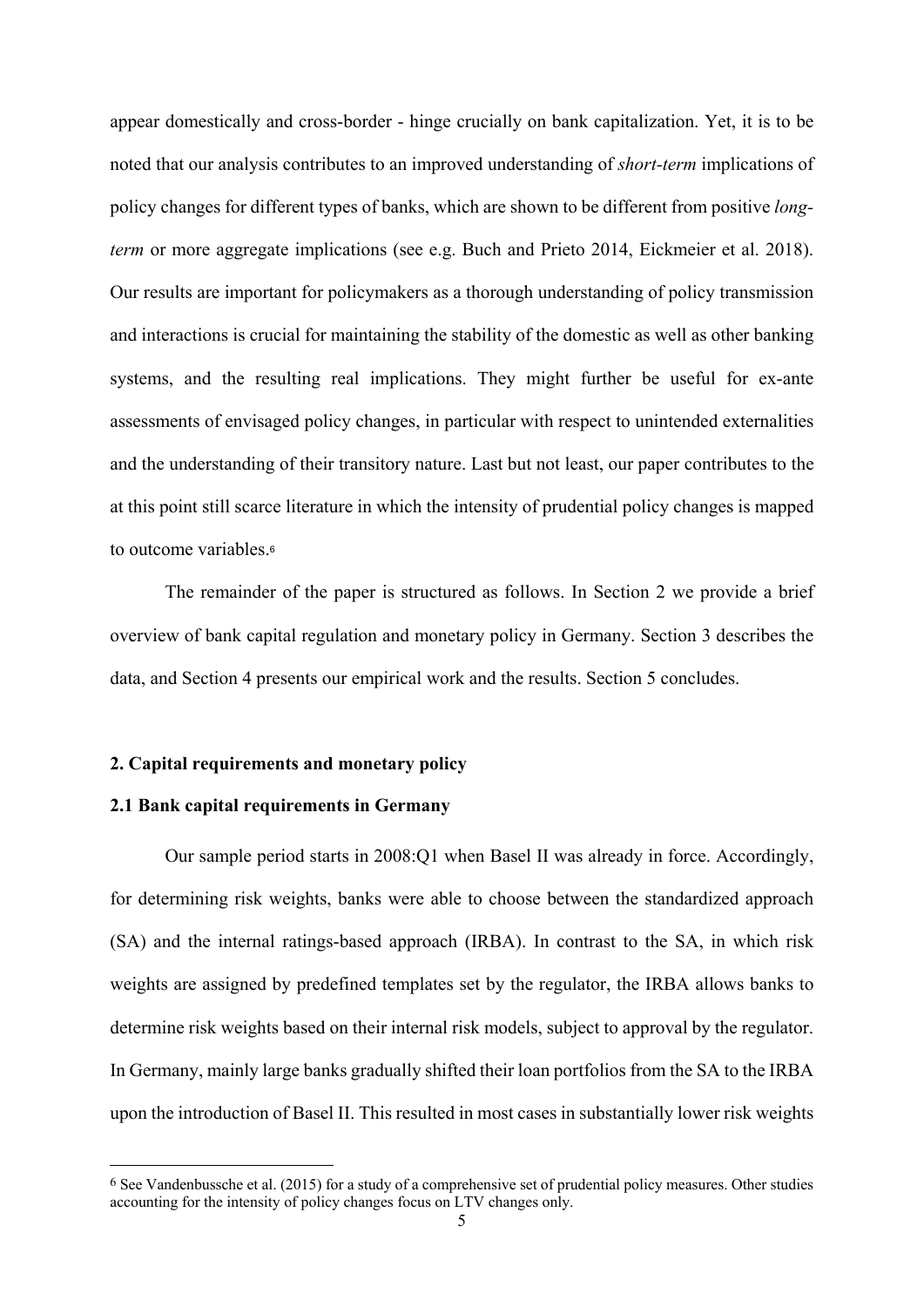for most of these banks' assets as well as in differences in risk weights across banks.

Most Basel III-related provisions have been applicable since January 2014 in the EU.<sup>7</sup> The requirements implied a gradual tightening of capital regulations – both in terms of capital definitions and quantity. Minimum capital requirements were complemented with additional capital buffers such as, for instance, the capital conservation buffer (CCoB) and the buffers for systemically important financial institutions (SIFI buffers). In addition, from 2015 onwards, bank-specific pillar 2 capital requirements (based on the Supervisory Review and Evaluation Process – SREP) have been determined annually by banking supervisors. Over our sample period from 2008:Q1 to 2018:Q3, only bank capital-related prudential regulatory action – possibly affecting lending to non-financial corporates – was implemented in Germany.<sup>8</sup>

#### **2.2 Supranational monetary policy and monetary policy stance**

Monetary policy for Germany, as a member of the euro area, is conducted at the supranational level within the Eurosystem, which consists of the European Central Bank (ECB) and all euro-area national central banks. Since October 2008, in response to the crisis, the ECB has set a fixed main policy interest rate and provided liquidity according to banks' demand (full allotment). It also extended the maturity of refinancing operations and the range of eligible assets that could be used as collateral for these operations. Prior to October 2008, the ECB offered liquidity such that banks were able to exactly fulfill their reserve requirements. Liquidity was issued by the ECB in a competitive tender procedure and thereafter distributed in the markets such that each bank was able to fulfill its requirement. Consequently, since October 2008 the ECB has been operating in an environment of surplus liquidity and the money

 $\overline{a}$ 

<sup>7</sup> In the EU, Basel III has been implemented by the Capital Requirement Directive (CRD IV) and the Capital Requirement Regulation (CRR), which form the European legal framework. CRD IV provisions require implementation in the German Banking Act (Kreditwesengesetz - KWG).

<sup>8</sup> See Budnik and Kleibl (2018) and the related MaPPED for details on all macroprudential policy actions in the EU between 1995 and 2014.

<sup>9</sup> For an extensive overview of euro-area monetary policy, see Hartmann and Smets (2018).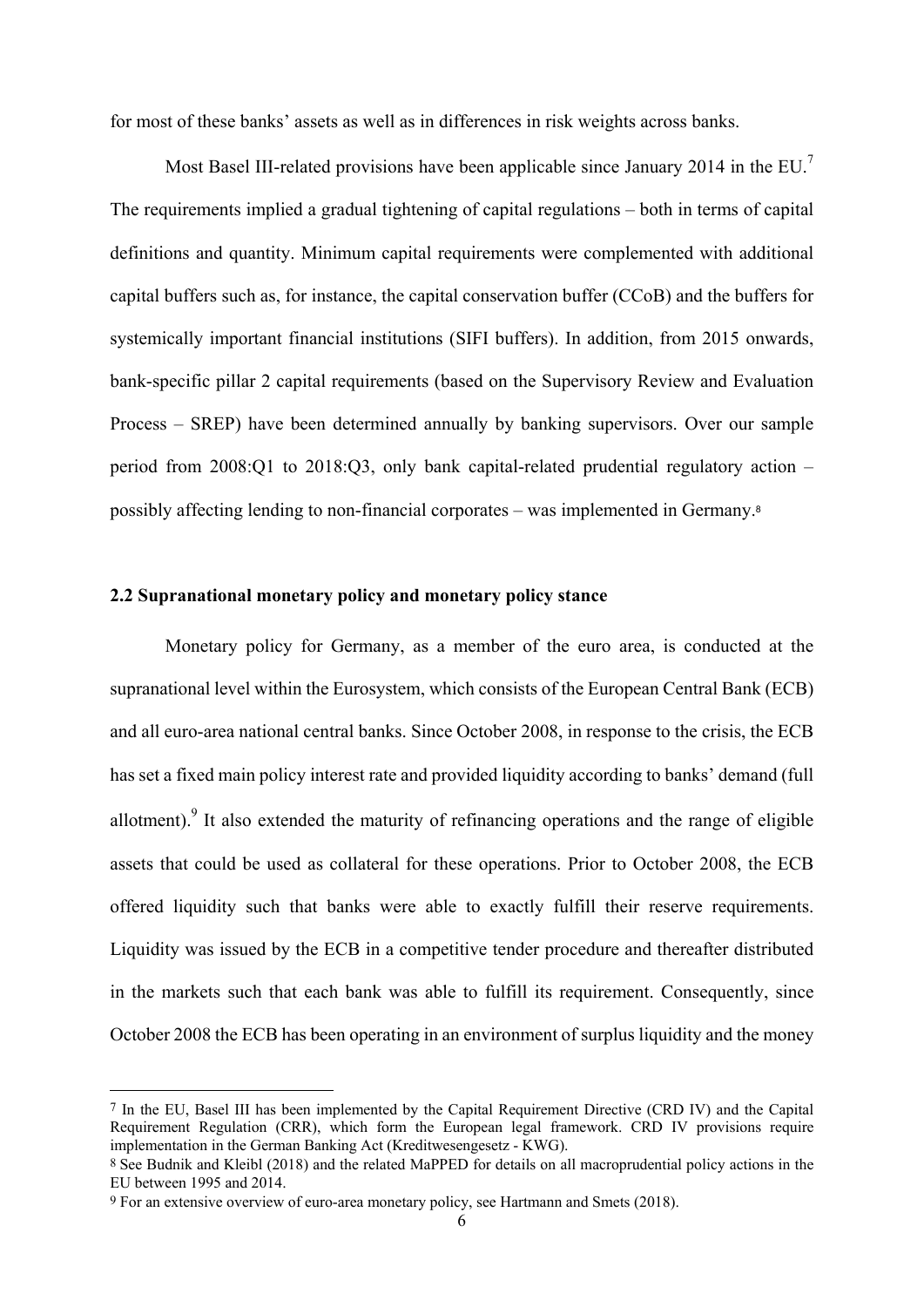market rate has approached the lower bound of the corridor (ECB marginal deposit facility interest rate). Figure 1 depicts the key policy interest rates and the money market rate from 2008:Q1 to 2018:Q3.

#### **Figure 1:** *Monetary policy rates*

The figure shows key ECB policy interest rates and the EONIA interest rate from 2008:Q1 to 2018:Q3.



Prior to October 2008, the main refinancing rate and the overnight interbank money market rate (Euro Over Night Index Average, or EONIA) were close to each other. Since then, the EONIA interest rate has moved from being close to the main refinancing rate towards the lower bound of the interest rate corridor set by the ECB, that is, to the deposit facility interest rate. We therefore use the EONIA interest rate as our proxy for the 'true' supranational monetary policy rate. In our empirical analyses, we incorporate the cumulative changes in the short-term money market rate over the current and the three previous quarters as a measure of the monetary policy stance (in contrast to immediate shocks). In the literature, other measures have been used to explore the implications of monetary policy changes. These measures include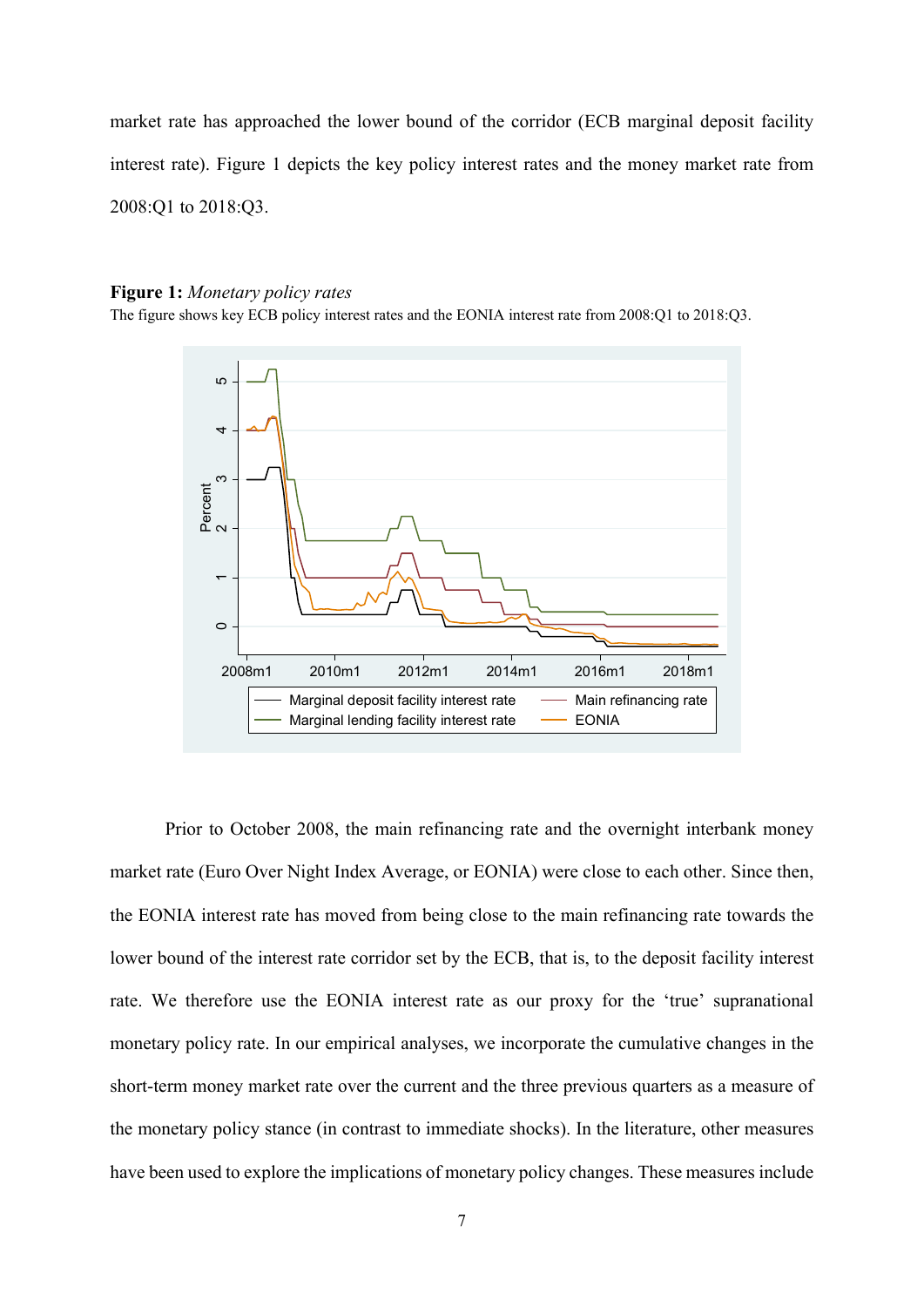shadow rates (e.g. Krippner 2013, Wu and Xia 2016) or monetary policy surprises. However, we consider the EONIA rate to be the most relevant rate for our analysis, as it is most directly related to bank lending conditions and reflects the supranational monetary policy environment better than other variables.

#### **3. Data and main variables**

For our analyses, we use quarterly data from 2008:Q1 to 2018:Q3 from the Bundesbank's MFI interest rate and balance sheet statistics.<sup>10</sup> The MFI interest rate statistics are based on the interest rates charged by monetary financial institutions (MFIs) in Germany and the corresponding volumes of euro-denominated loans extended to private sector borrowers in the euro area. Our variables of interest are the q-o-q change in outstanding loans to the nonfinancial corporate sector in the euro area, and the weighted average of the interest rates charged for these loans. The MFI interest rate statistics cover a representative sample of about 200 to 240 banks in the German banking system. This sample of banks captures about 70% of the total assets of the entire German banking market. Figure 2 shows the changes in corporate loan growth and interest rate and their distribution from 2008:Q1 to 2018:Q3. We observe that both variables depict sufficient variation for multivariate analyses. The median values show that lending to corporates grew in most time periods while corresponding interest rates decreased most of the time.

We are interested in how the growth in lending to the corporate sector as well as the average interest rate charged for these loans change in response to changes in capital requirements. We calculate our main measure of bank-specific capital requirements for corporate loans by multiplying a bank's risk-weighted capital requirement ratio by its average risk weight for corporate loans, that is, the risk-weighted assets (RWA) density.

-

<sup>10</sup> For more detailed information see:

https://www.bundesbank.de/resource/blob/604796/d52dbf21479d4be76e0afd0d3d50e7bb/mL/research-datamicro-data-zista-2017-data-report-data.pdf.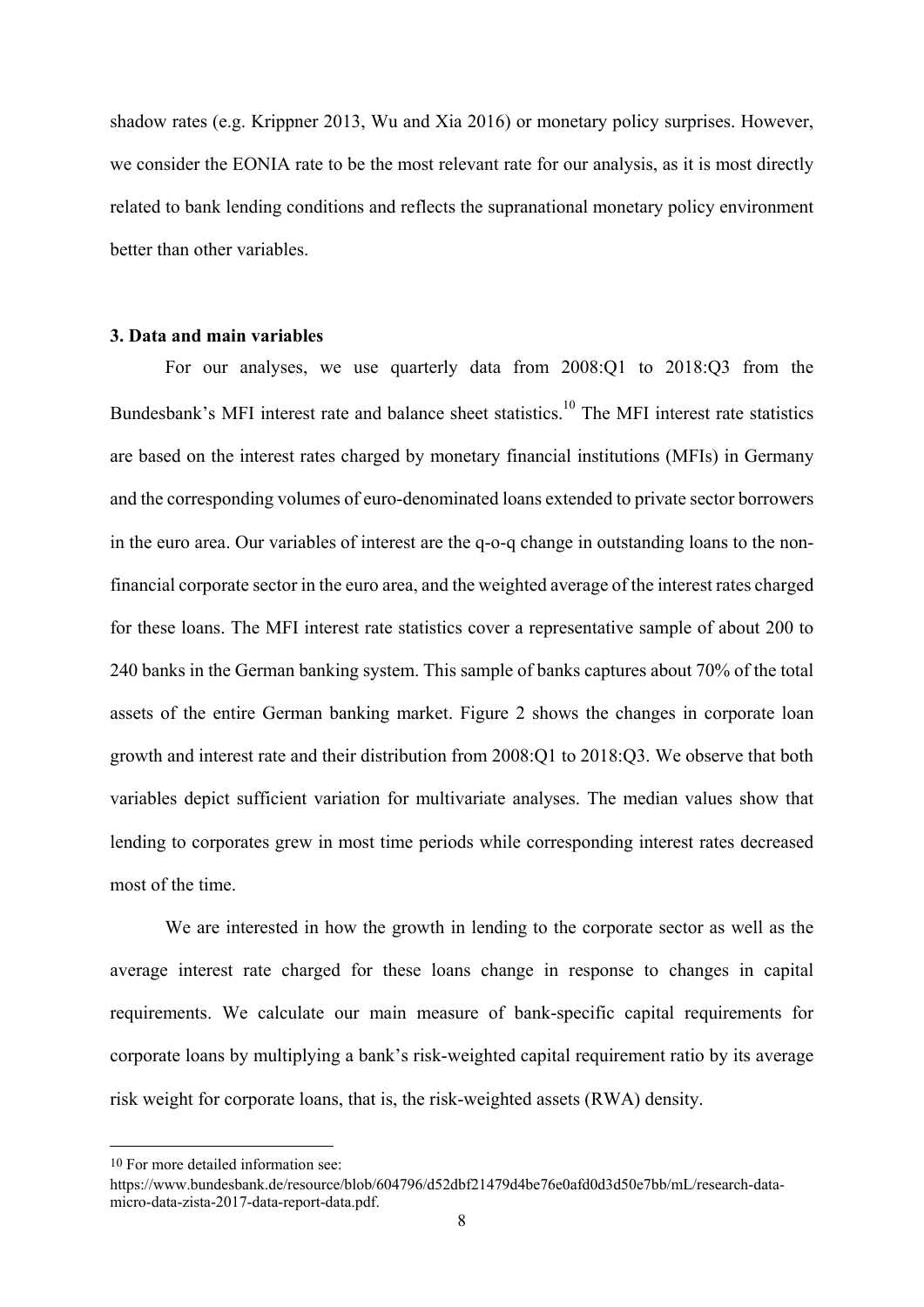$$
cap_{b,t} = \frac{regCR_{b,t}}{RWA_{b,t}} \cdot \frac{RWA_{b,t}^{corr}}{TA_{b,t}^{corr}}
$$
 (1)

The first term is a bank's total regulatory capital requirement ratio, i.e. the sum of minimum pillar 1 requirements, macroprudential capital add-ons including the buffer for SIFIs and the CCoB, and pillar 2 requirements divided by the bank's total risk weighted assets.11 The second term – RWA density – is the risk-weighted exposure for the bank's corporate loans relative to the total unweighted exposure for corporate loans. It reflects the average risk weight of the bank's corporate loan portfolio. Hence, our variable  $cap_{h,t}$  captures a bank's total regulatory capital requirement related to corporate lending. We use this measure rather than the simple regulatory capital requirement ratio because banks with a lower RWA density are relatively less exposed to a change in capital requirements. Accordingly, our measure  $cap_{b,t}$  more precisely reflects banks' de facto capital requirements.

Panel A of Figure 3 shows regulatory capital requirements from 2008:Q1 to 2018:Q3 for the banks in our sample. Panel B shows the RWA density for loans to non-financial corporates over time. Accordingly it measures the 'affectedness' of a bank following an increase in regulatory capital requirements. It depicts a substantial degree of heterogeneity across banks as well as over time. Panel C in Figure 3 shows the capital requirement for corporate loans (the product of the two prior measures) across banks over our sample period. Note that the increase in the average capital requirement from 2015 on is largely attributable to the SREP-related requirements that, along with the SIFI-related add-ons, create heterogeneity in regulatory requirement ratios across banks. It confirms the substantial variation beginning in 2016. It also depicts that the quarterly change in capital requirements varies sufficiently across banks to ensure an adequate degree of heterogeneity for multivariate analyses.

-

<sup>11</sup> The necessary compliance with these requirements differs. While minimum capital requirements are hard requirements for which fulfillment is mandatory, a breach of the capital buffer would only trigger automatic restrictions on dividend and bonus payments a bank can make.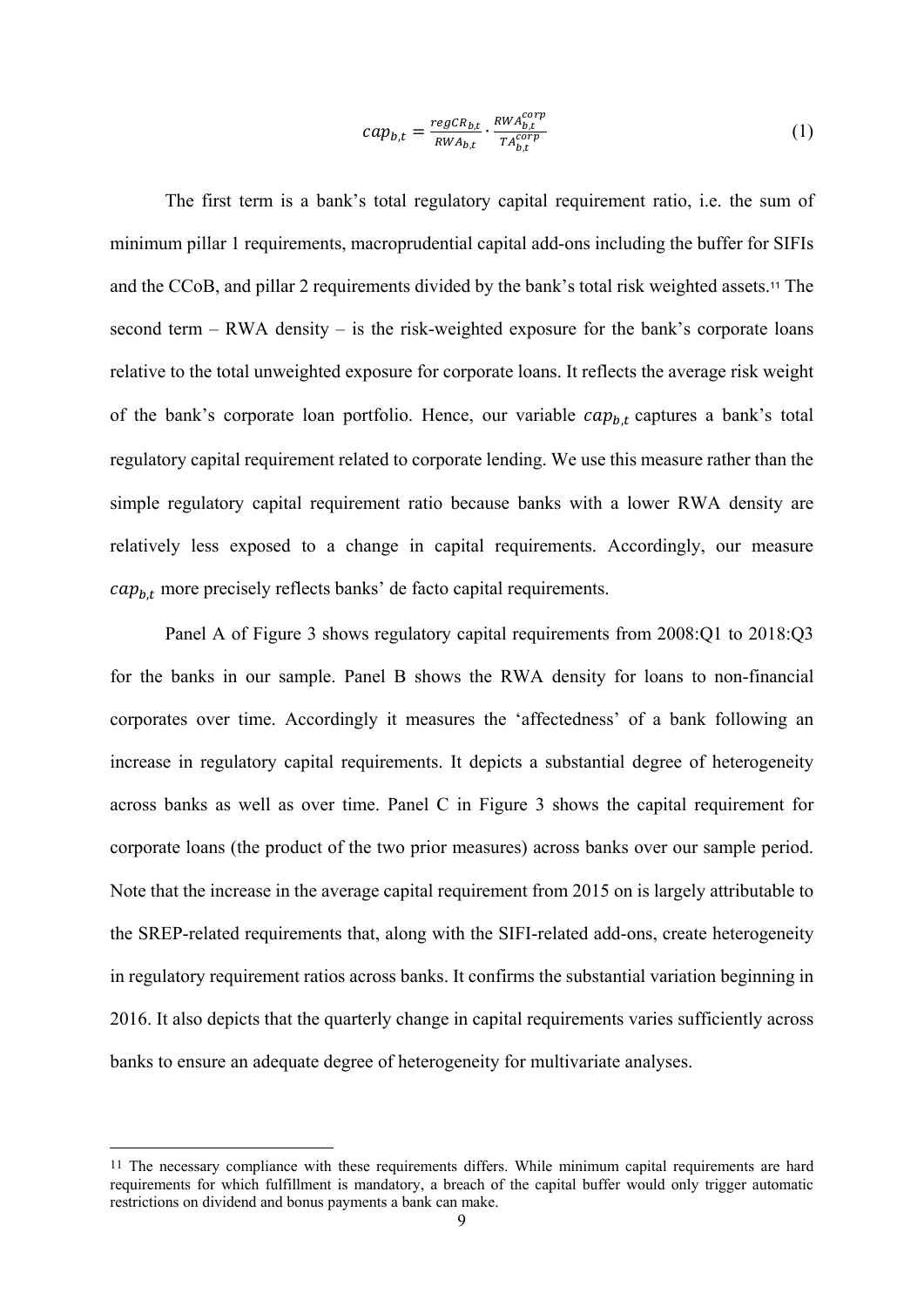## **Figure 2**

#### *Change in corporate loan growth and interest rates*

The figure shows the 25th, 50th and 75th percentile of the quarterly change in corporate loans issued by our sample banks (Panel) A and the interest rate charged for these loans (Panel B) from 2008:Q1 to 2018:Q3.



**Panel A: Change in corporate loans**  $(\triangle$  **lending)** 

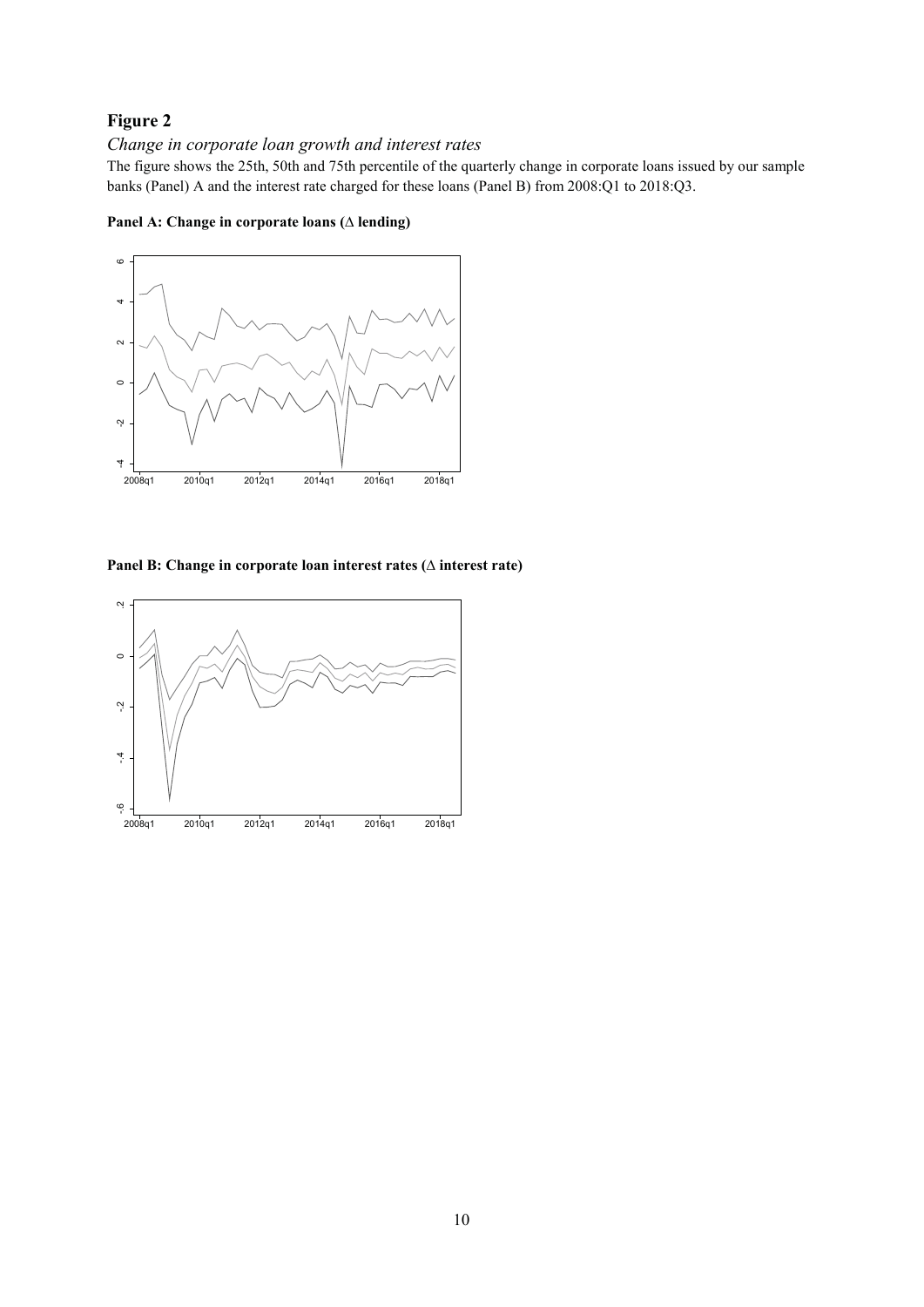#### **Figure 3:** *Bank capital requirements*

The figure shows the 25th, 50th and 75th percentile of regulatory bank capital requirement (Panel A), the riskweighted assets (RWA) density of corporate loans (Panel B), and bank-specific capital requirements for loans to the non-financial corporate sector (Panel C) from 2008:Q1 to 2018:Q3. It reflects the ingredients of  $cap_{h,t}$  =  $regCR_{b,t}$  $\frac{regCR_{b,t}}{RWA_{b,t}} \cdot \frac{RWA_{b,t}^{corp}}{TA_{b,t}^{corp}}$  $TA_{b,t}^{co}$ where Panel A shows the first term, Panel B the second term, and Panel C the variable  $cap_{b,t}$ . The first term is a bank's total regulatory capital requirement ratio, i.e. the sum of minimum pillar 1, macroprudential capital buffers such as the O-SII buffer and the CCoB, and pillar 2 requirements divided by the bank's total riskweighted assets. The second term, the RWA density, is the risk-weighted exposure for corporate loans of the bank relative to the total unweighted exposure for corporate loans.





**Panel C: Bank-specific capital requirements** 



Information on regulatory required capital ratios are publicly available (for minimum requirements, capital conservation and SIFI-related buffers), confidential information on SREP related add-ons are provided by banking supervisors. All other bank-level data is obtained from confidential Bundesbank balance sheet statistics. In our empirical analysis, we control for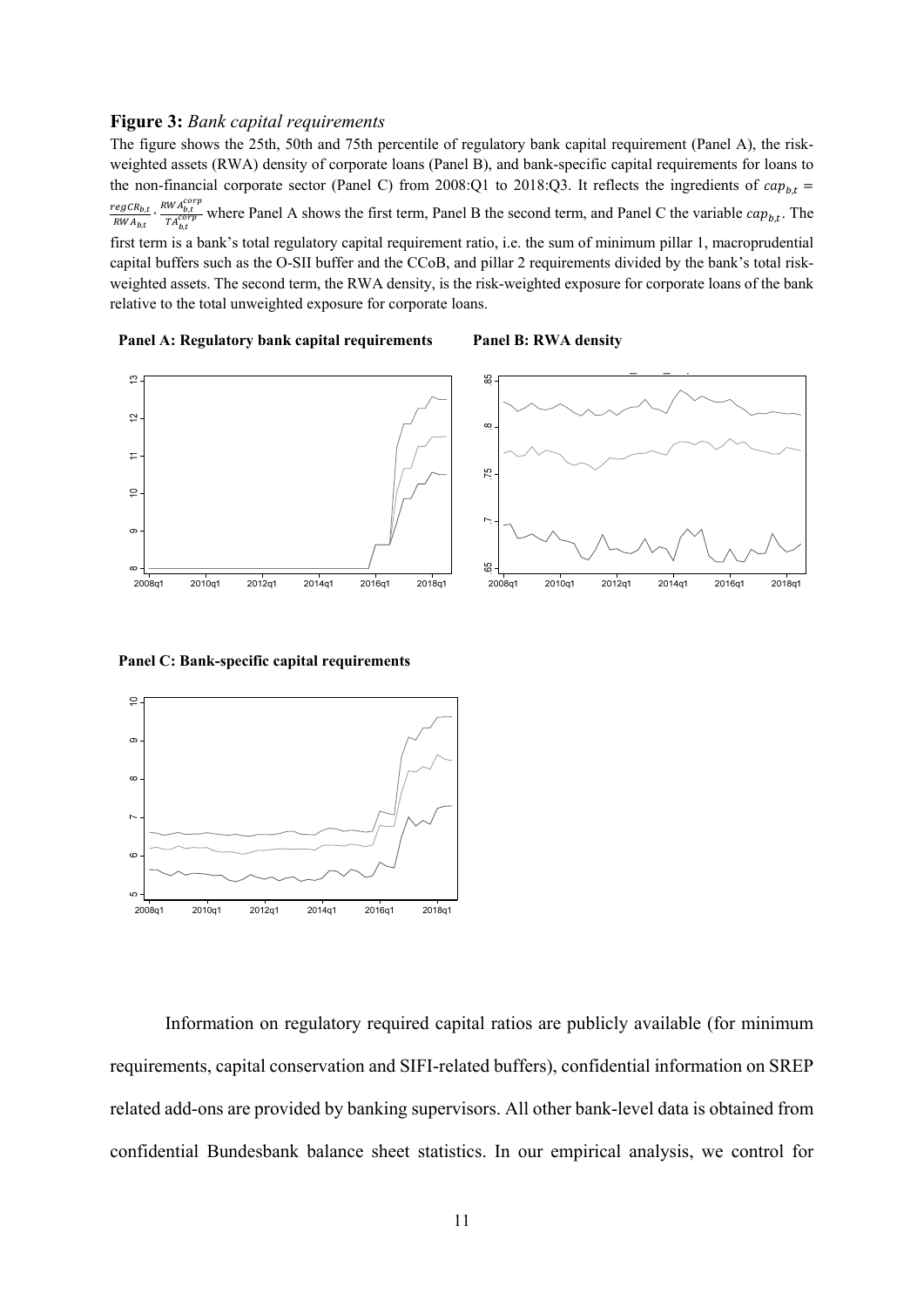different relevant bank characteristics and macroeconomic determinants. Bank-specific control variables include a bank's size (measured by the logarithm of its total real assets), the ratio of liquid assets to total assets, the ratio of its core deposits to total assets, and the return on assets, all described in more detail in Table 1. We also include a dummy variable for bank mergers which is one in the quarter when a bank merges with another bank and zero otherwise. Macroeconomic control variables are obtained from public sources. In Table 1, Panel A provides summary statistics and Panel B variable definitions.

Panel A of Table 1 shows that the loan growth to the non-financial corporate sector averages 0.83% each quarter, while the lending rate changes by -0.059%. The quarterly change in capital requirements is 0.049% and the level of excess capital is 2.762%, as a percentage of total assets. Our monetary policy stance variable, the one-year average quarterly change of the money market interest rate, averages -0.058% over our sample period. Note that this includes periods where it is both positive and negative. Banks hold, on average, 24% of their assets in liquid form and have core deposits of 36%, both in terms of total assets. The return on assets is on average 0.20% of total assets over our sample period, and we include 0.3% of bank quarters where two banks merge.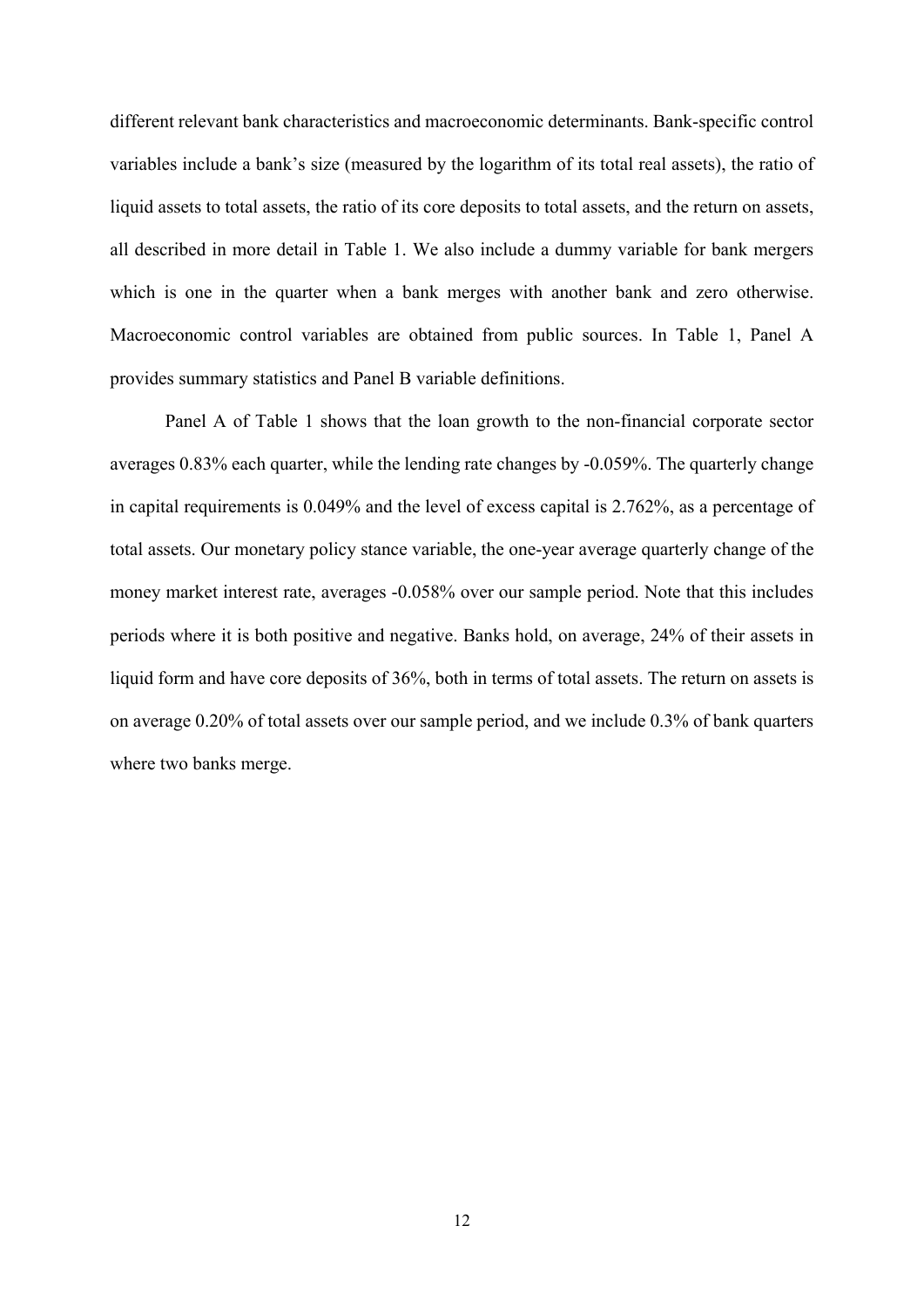#### **Table 1:** *Descriptive statistics and variable definitions*

The table shows descriptive statistics using data from 2008:Q1 to 2018:Q3. Variables are defined in Panel B.

| <b>Panel A: Descriptive Statistics</b>                  |          |                    |
|---------------------------------------------------------|----------|--------------------|
| Variable                                                | Mean     | Standard deviation |
| (1) Dependent variables                                 |          |                    |
| $\Delta$ lending (q-o-q change)                         | 0.826    | 3.910              |
| $\Delta$ interest rate (q-o-q change)                   | $-0.059$ | 0.081              |
| (2) Independent variables                               |          |                    |
| Capital requirements for lending to corporates (change) | 0.049    | 0.440              |
| Excess capital (% total assets)                         | 2.762    | 1.564              |
| Monetary policy stance $(\%)$                           | $-0.058$ | 0.233              |
| Bank size (ln real assets)                              | 18.115   | 1.378              |
| Liquid assets $(\%$ total assets)                       | 24.083   | 12.765             |
| Deposits share (% total assets)                         | 35.732   | 18.899             |
| RoA                                                     | 0.197    | 0.285              |
| Merger dummy                                            | 0.003    | 0.050              |
| Uncertainty                                             | 137.662  | 54.331             |
| Ifo business climate                                    | 97.462   | 5.280              |
| Term spread (change)                                    | $-0.012$ | 0.454              |
| Credit-to-GDP gap                                       | $-7.241$ | 2.730              |
| GDP gap                                                 | 0.263    | 1.570              |

#### **Panel B: Variable definitions**

| Variable                          | Definition                                                                                                                                    | Data source                          |  |
|-----------------------------------|-----------------------------------------------------------------------------------------------------------------------------------------------|--------------------------------------|--|
| (1) Dependent variables           |                                                                                                                                               |                                      |  |
| $\Delta$ lending                  | Loans to non-financial corporations in the euro area; %<br>change $(q-o-q)$<br>Weighted interest rate for loans to non-financial corp. in the | MFI interest rate<br>statistics      |  |
| $\Lambda$ interest rate           | euro area; change (q-o-q)                                                                                                                     |                                      |  |
| (2) Independent variables         |                                                                                                                                               |                                      |  |
| Capital requirements for          | Total capital requirements (minimum + combined buffer +                                                                                       |                                      |  |
| lending to corporates (change)    | pillar 2 requirements); % change $(q-o-q)$                                                                                                    | COREP, Supervisory                   |  |
| Excess capital (% total assets)   | Minimum of CET1, T1 and T2 excess capital; % of total<br>assets                                                                               | data                                 |  |
| Monetary policy stance $(\%)$     | Cumulative change in the money market rate (EONIA) over<br>four quarters                                                                      | <b>ECB</b>                           |  |
| Bank size (ln real assets)        | Log of total real assets                                                                                                                      |                                      |  |
| Liquid assets $(\%$ total assets) | Sum of cash, balances with the central bank, securities and<br>shares; % of total assets                                                      | BISTA, FINREP,                       |  |
| Deposits share (% total assets)   | Total deposits of the non-financial sector; % of total assets                                                                                 | Solvency statistics                  |  |
| RoA                               | Annual net profit; % of total assets                                                                                                          |                                      |  |
| Merger dummy                      | Dummy equal to one in the quarter when a merger took<br>place and zero otherwise                                                              | Supervisory data                     |  |
| Uncertainty                       | News based economic policy uncertainty index                                                                                                  | Economic Policy<br>Uncertainty (EPU) |  |
| Ifo business climate              | ifo Business Climate index; 2015=100                                                                                                          | ifo                                  |  |
| Term-spread                       | Spread between 10-year government bond interest rate and<br>money market rate                                                                 | <b>ECB</b>                           |  |
| Credit-to-GDP gap                 | Deviation of credit to GDP from its long-term trend                                                                                           | Bundesbank                           |  |
| GDP gap                           | Deviation of actual GDP from potential output                                                                                                 | Bundesbank                           |  |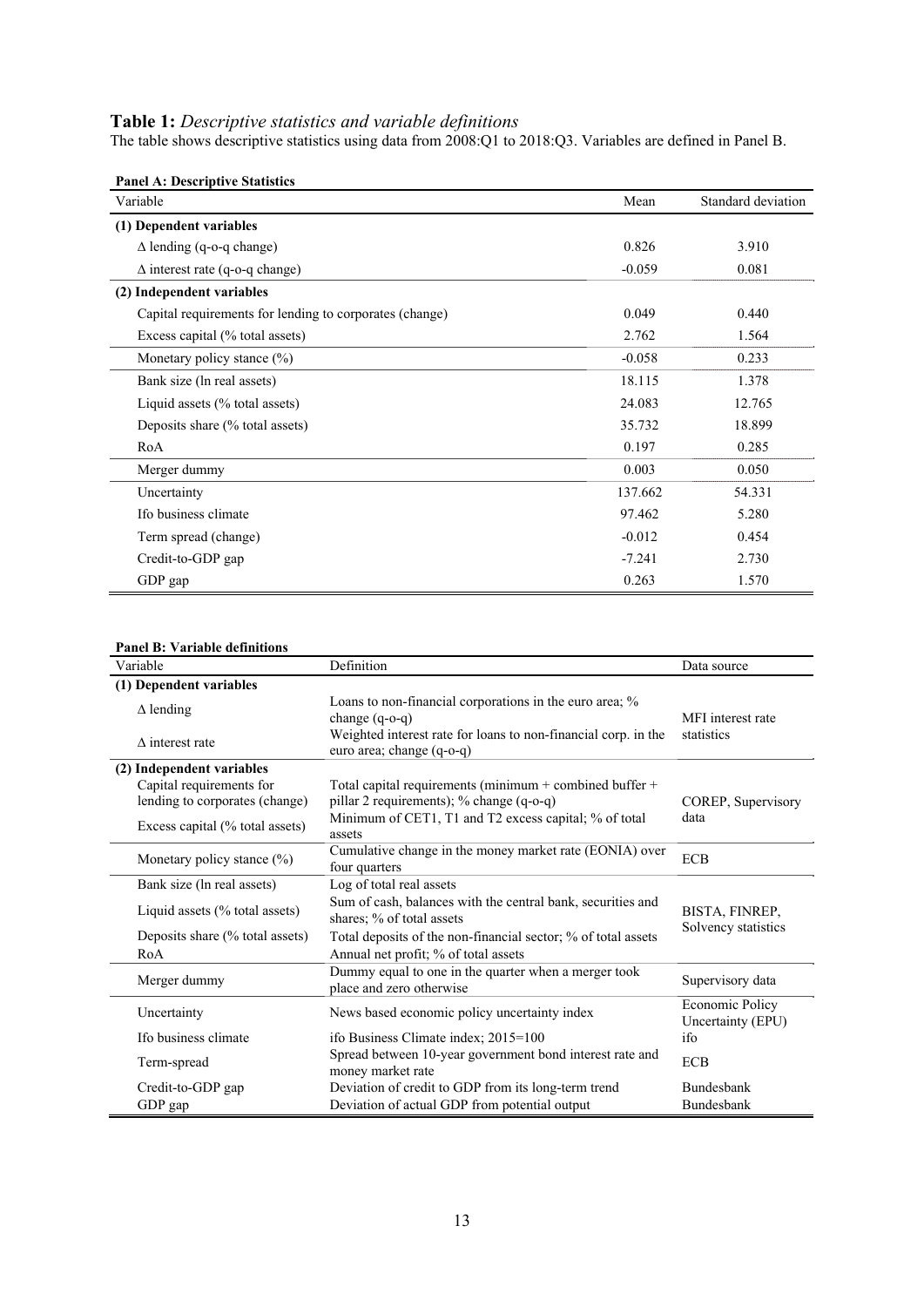#### **4. Results**

#### **4.1 Transmission of capital requirements**

In a first step, we analyze the relationship between changes in banks' capital requirements and changes in banks' lending and interest rates. We estimate the following panel regression:

$$
\Delta Y_{b,t} = \alpha_0 + \sum_{k=1}^{K} \alpha_{1,k} \Delta cap_{b,t-k} + \beta X_{b,t-1} + f_b + f_t + \epsilon_{b,t}
$$
 (2)

where  $\Delta Y_{b,t}$  is the change in the ln of outstanding loans to the non-financial corporate sector and the difference in the corresponding lending interest rate of bank *b* in quarter *t*. Note that we use a simultaneous equations approach to account for the possibility that changes in lending and lending rate might not be orthogonal to each other. This implies that we estimate a system of structural equations comparable with Imbierowicz et al. (2018). All dependent variables are explicitly taken to be endogenous to the system and are treated as correlated with the disturbances in the system's equations. For identification, we use the first lag of the dependent variables as instruments after having rejected a unit root for these in a Phillips-Perron test and autocorrelation in panel data by a Wooldridge test. This GMM estimator then calculates a weight matrix which is used in the second step of the estimation for the correlation structure of the equation disturbances. The change in a bank's capital requirement is represented by  $\Delta cap_{b,t-k}$ , with *K*=4. Accordingly, we measure changes in lending and changes in lending rates in response to the changes of a bank's capital requirement over the previous year.  $X_{b,t-1}$  is a vector of lagged bank specific control variables and also includes an indicator variable for bank mergers. All regressions include bank fixed effects and use standard errors clustered at the bank-quarter level. The results are shown in Table 2.

Columns (1) and (2) of Table 2 contain macroeconomic control variables and columns (3) and (4) quarter fixed effects to further account for unobserved factors varying at the time level. The results show that a change in a bank's capital requirement over the previous year is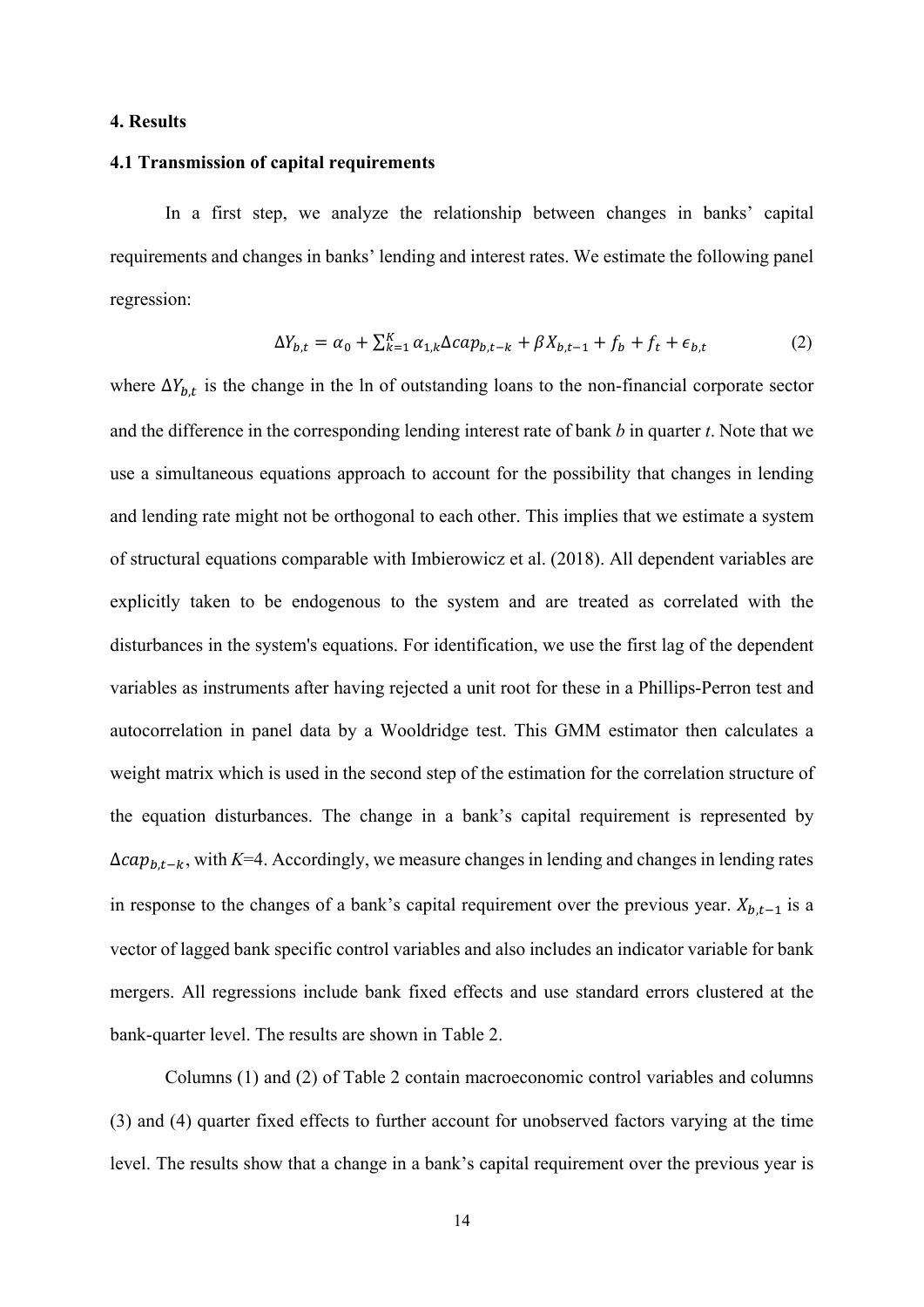negatively related to its corporate loan growth. This result is in line with the findings in, for example, Aiyar et al. (2014), Gropp et al. (2018), and De Jonghe et al. (2016). The coefficient indicates that a 1 percentage point increase in the bank loan type-specific capital requirements results in a 1% decrease in corporate lending. Note that our analysis focuses on corporate lending and the corresponding interest rates and hence we cannot rule out the possibility of a bank's lending shifting to other sectors with lower risk weights or lending in other currencies. Table 2 also shows that capital requirements are not (directly) related to changes in lending rates.

| The table shows the second step of two-step GMM regression results of a simultaneous equations estimation                  |
|----------------------------------------------------------------------------------------------------------------------------|
| regressing the quarterly change in lending to the non-financial private sector and the quarterly change in the             |
| average interest rate charged for these loans on control variables. The data range from 2008:Q1 to 2018:Q3. All            |
| variables are used at the bank-quarter level and defined in Panel B of Table 1. For the two-step GMM estimator,            |
| the first step estimates each equation via 2SLS using the first lag of the dependent variables as instruments, where       |
| a Fisher type unit root test based on the Phillips-Perron test rejects a unit root and a Wooldridge test rejects           |
| autocorrelation in panel data in all cases. A weight matrix is then calculated which is used in the second step of         |
| GMM. The dependent variables are taken to be endogenous to the system and treated as correlated with the                   |
| disturbances in the system's equations. Capital requirement is shown as the cumulative effect over the previous            |
| four quarters. Control variables are bank size, liquid assets, deposits share, RoA, included lagged by one quarter,        |
| and a dummy variable which is one in a quarter when a bank merges with another bank. In the table, columns (1)             |
| and $(2)$ shows the results for the regression with macro controls, and columns $(3)$ and $(4)$ the results when using     |
| time fixed effects instead. Both regression specifications are estimated simultaneously. The statistical significance      |
| of results is indicated by $* = 10\%$ level, $** = 5\%$ level and $*** = 1\%$ level using standard errors clustered at the |
| bank level. P-values are shown in parentheses below coefficient estimates.                                                 |

| Table 2: The effect of capital requirements on lending and interest rates |  |  |  |  |  |  |
|---------------------------------------------------------------------------|--|--|--|--|--|--|
|                                                                           |  |  |  |  |  |  |

|                         | $^{(1)}$         | (2)<br>(3)              |                  | (4)                    |
|-------------------------|------------------|-------------------------|------------------|------------------------|
| Dependent variable:     | $\Delta$ lending | $\Lambda$ interest rate | $\Delta$ lending | $\Delta$ interest rate |
|                         |                  |                         |                  |                        |
| Capital requirement     | $-1.786***$      | 0.0105                  | $-1.016***$      | 0.004                  |
|                         | $(3.79E-04)$     | (0.466)                 | $(9.75E-04)$     | (0.612)                |
| Bank control variables  | yes              | yes                     | yes              | yes                    |
| Bank fixed effects      | yes              | yes                     | yes              | yes                    |
| Macro control variables | yes              | yes                     | no               | no                     |
| Time fixed effects      | no               | no                      | yes              | yes                    |
| <b>Observations</b>     | 5,051            | 5,051                   | 5,123            | 5,123                  |
| Number of banks         | 170              | 170                     | 170              | 170                    |
| R-squared               | 0.139            | 0.224                   | 0.166            | 0.284                  |

The implications of changes in capital requirements might depend on banks' characteristics. De Jonghe et al. (2016), for example, show that increasing capital requirements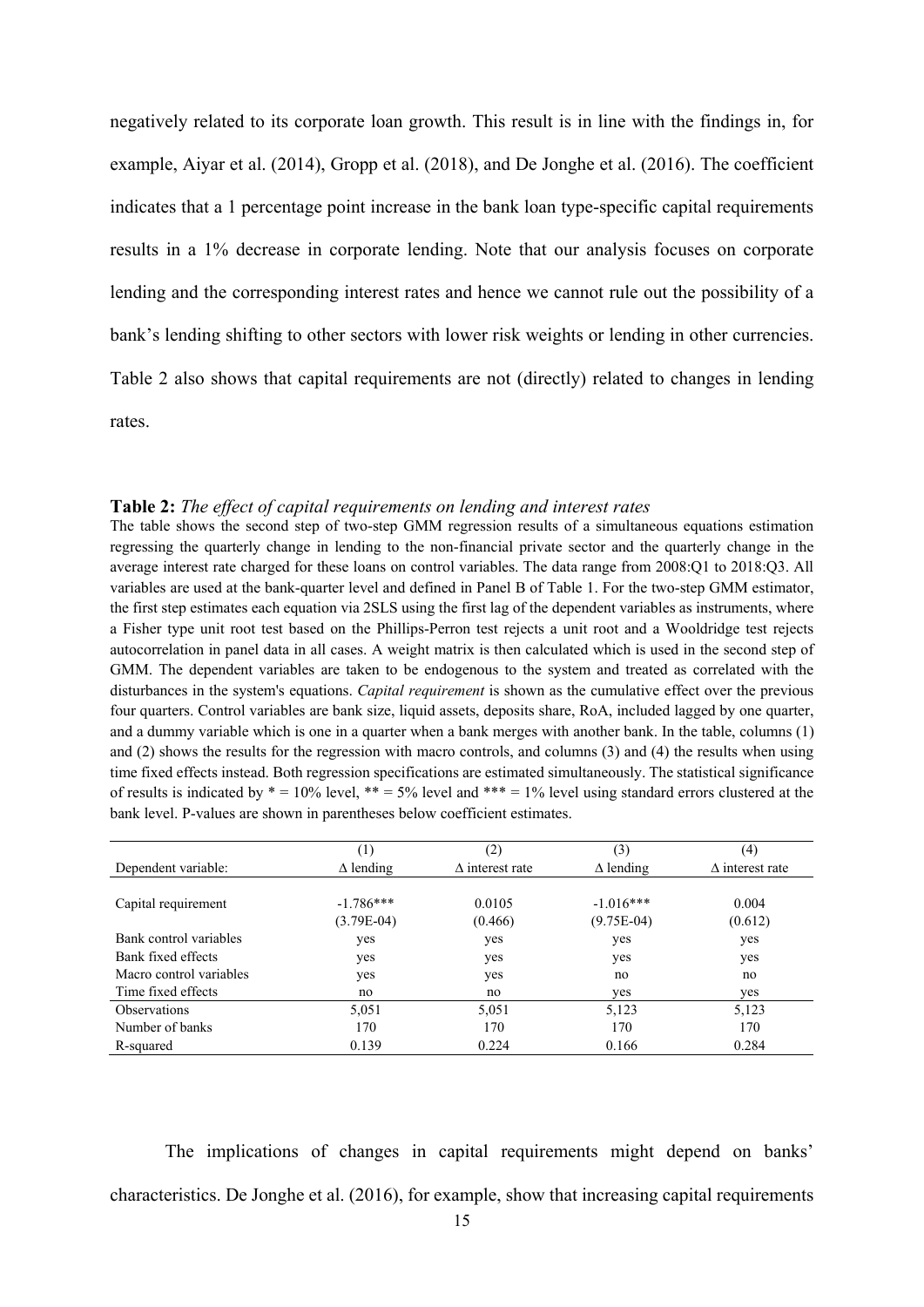imply the strongest decrease in bank lending for riskier banks. A bank's reaction to an increase in regulatory capital requirements might depend on the amount of banks' excess capital reduced by the new requirement, i.e. how much this bank is constrained through the regulatory change. Accordingly, the response to changes in bank capital requirements might vary between banks with low and high levels of excess capital, that is, capital above the required regulatory minimum. We calculate a bank's excess level of capital using the regulatory definitions for CET1, T1 and T2 capital, in terms of total assets, and use the minimum out of these three. This ensures that we are conservative in our approach as banks have to adhere to all three requirements but their compliance with respect to each capital requirement might be heterogeneous. Figure 4 shows that banks' excess capital increased until 2015 but decreased thereafter until the end of our sample period.

#### **Figure 4:** *Excess capital*

The figure shows the 25th, 50th and 75th percentile of banks' excess capital from 2008:Q1 to 2018:Q3. Excess capital is the minimum of a bank's capital above the regulatory requirement, using the definitions for CET1, T1 and T2. Regulatory capital requirements include the minimum pillar 1 requirements, the combined capital buffer (capital conservation buffer, countercyclical capital buffer and the buffer for systemically important banks) and pillar 2 requirements (SREP).

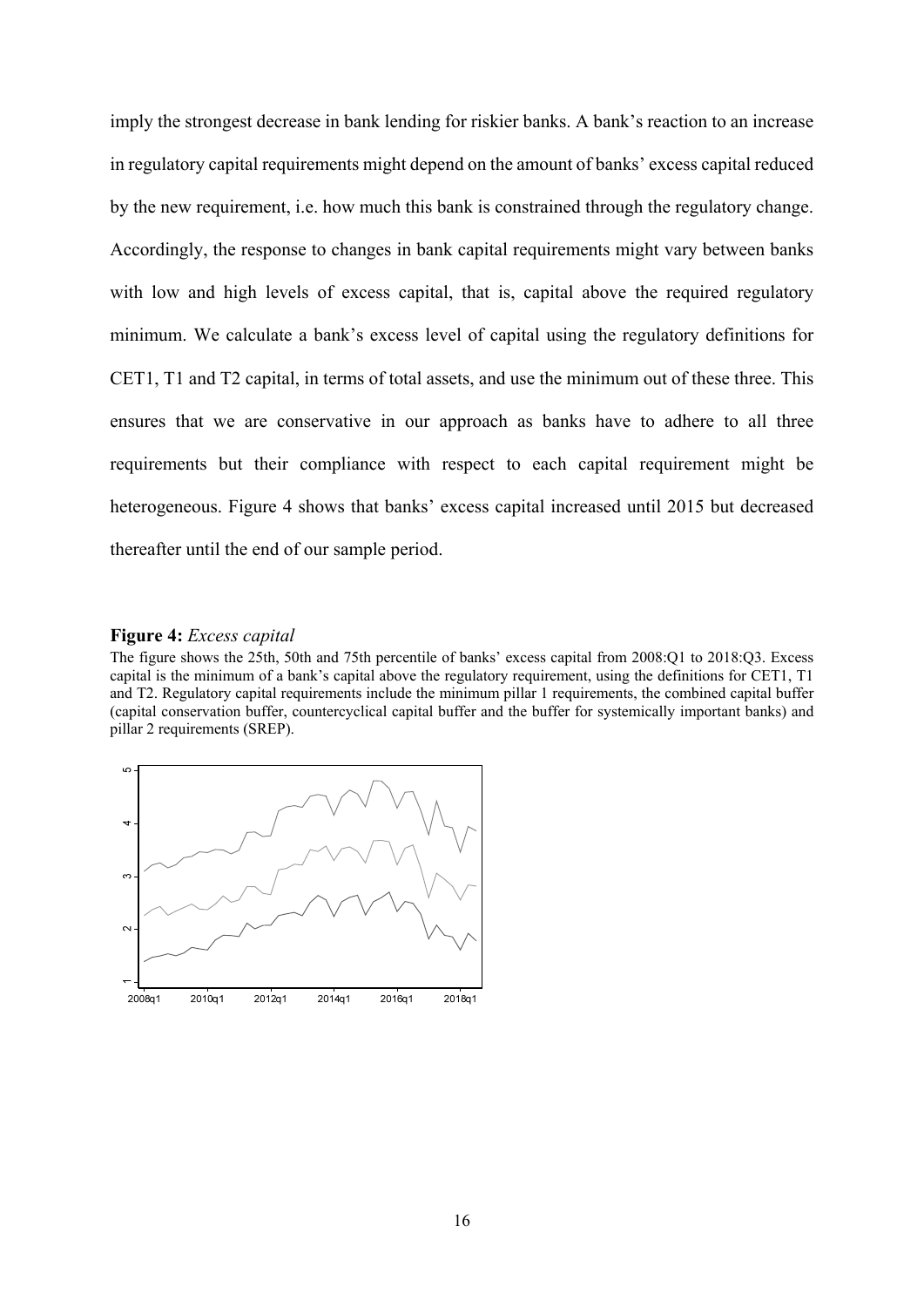We again investigate the relationship between changes in banks' capital requirements and banks' lending and interest rates but now additionally condition on banks' excess capital. We hypothesize that those banks with lower capitalization levels react more strongly to changes in capital requirements. We investigate the effects of changes in capital requirements on loan growth and the change in interest rates by interacting the change in capital requirement with our continuous variable of banks' excess level of capital. We estimate the following regression model using, again, our simultaneous equations setup for both corporate loan growth and the change in the lending rate

$$
\Delta Y_{b,t} = \alpha_0 + \sum_{k=1}^{K} \alpha_{1,k} \Delta cap_{b,t-k} + \sum_{k=1}^{K} \alpha_{2,k} \Delta cap_{b,t-k} * \widehat{cap}_{b,t-1-K} + \alpha_3 \widehat{cap}_{b,t-1-K} + \beta X_{b,t-1} + f_b + f_t + \epsilon_{b,t}
$$
\n(3)

where  $\widehat{cap}_{b,t-K}$  is a banks' excess capital ratio. Additionally, we split banks by their level of excess capital and estimate the following regression model using simultaneous equations.

$$
\Delta Y_{b,t} = \sum_{k=1}^{K} \alpha_{1,k} cap_{b,t-k}^{low} + \sum_{k=1}^{K} \alpha_{2,k} cap_{b,t-k}^{high} + \sum_{k=1}^{K} \alpha_{3,k} cap_{b,t-k} + \beta X_{b,t-1} + f_b + f_t + \epsilon_{b,t}
$$
\n
$$
(4)
$$

where  $cap_{b,t-k}^{low}$  is the change in capital requirements when a bank is in the lowest quartile of the distribution of excess capitalization and zero otherwise, and  $cap_{b,t-k}^{high}$  the change in capital requirements when a bank is in the highest quartile. *K* is again set to *K=4*. This allows us to test for the differential effects of changes in capital requirement between worse and better capitalized banks. Table 3 shows the results.

Panel A of Table 3 shows the results when we interact the changes in capital requirements with our continuous variable of a bank's level of excess capital. We observe that higher levels of excess capital attenuate the negative relationship between a change in a bank's capital requirement and its corporate loan growth. The coefficients indicate that the effect of changes in bank capital requirements is zero for banks with a level of excess capital to total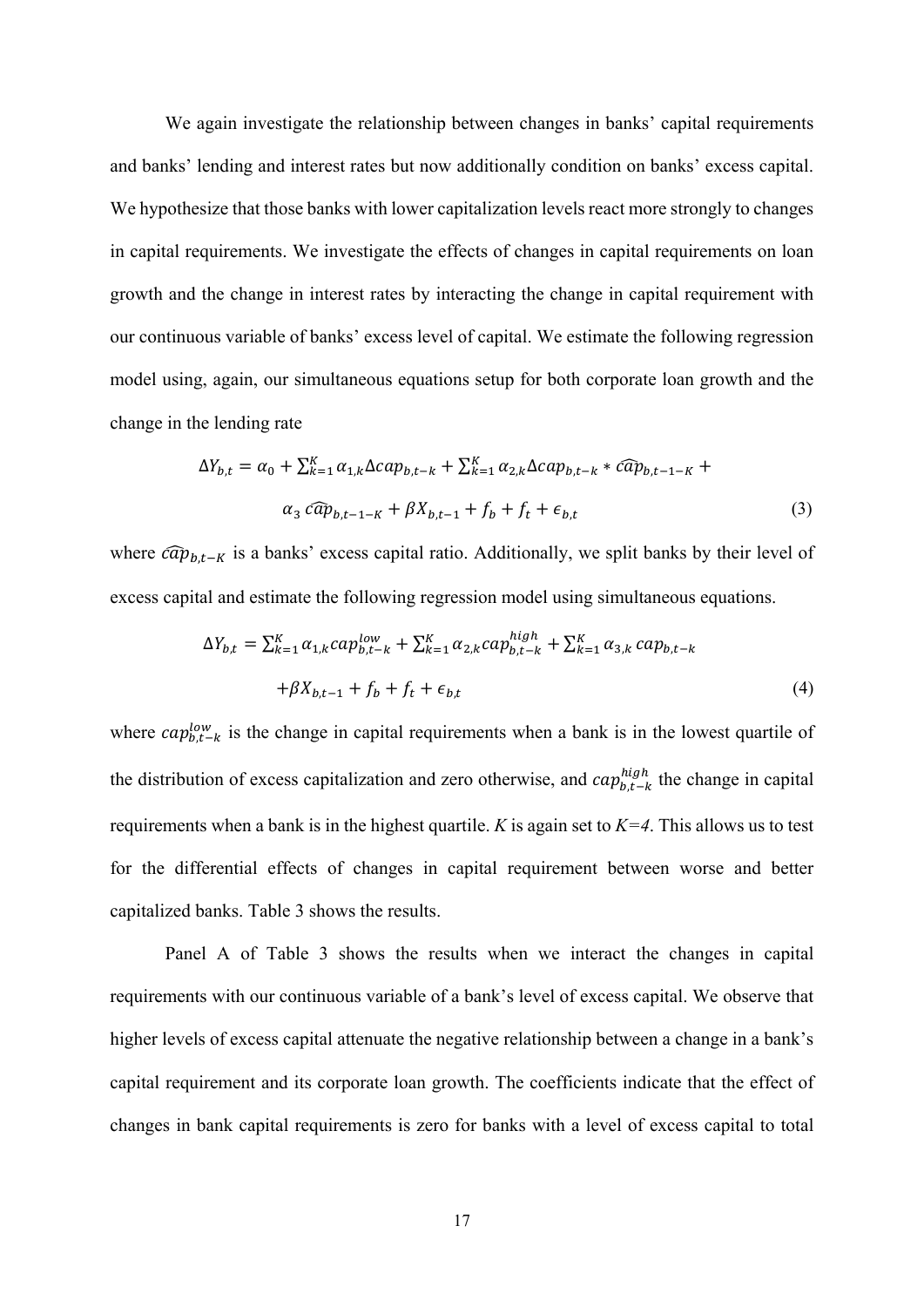assets of about 6%. Panel B shows our results including the change in capital requirements separately for banks in the lowest and in the highest quartile of excess capital in a quarter.<sup>12</sup> We observe that changes in capital requirements are negatively related to only the loan growth of banks with the lowest capitalization levels. Accordingly, increasing capital requirements are related to decreasing loan growth for weaker banks. As we are estimating within effects and accordingly statistical significance stems from capitalization and lending dynamics for each bank (instead of across banks), we can rule out the possibility that our results regarding the relationship between capital requirements and lending are driven by factors such as bank size and business model. Rather for ensuing policy ex-ante analysis of the aggregate implications of changes in capital requirements the distribution of lending volumes across capitalization levels is crucial. In both Panel A and B we again do not observe a relationship between capital requirements and corporate lending rates. Our explanation for this is that an increase in lending rates in response to higher capital requirements would, in fact, constitute a competitive disadvantage that is too large for more constrained banks and therefore results rather in a better selection of borrowers by the less capital-constrained banks. To explore this further, loan level data would be needed.

-

<sup>12</sup> All regressions in Panel B of Table 3 include the change in capital requirement as base effect which is not reported for brevity. The coefficients are statistically insignificant in all cases.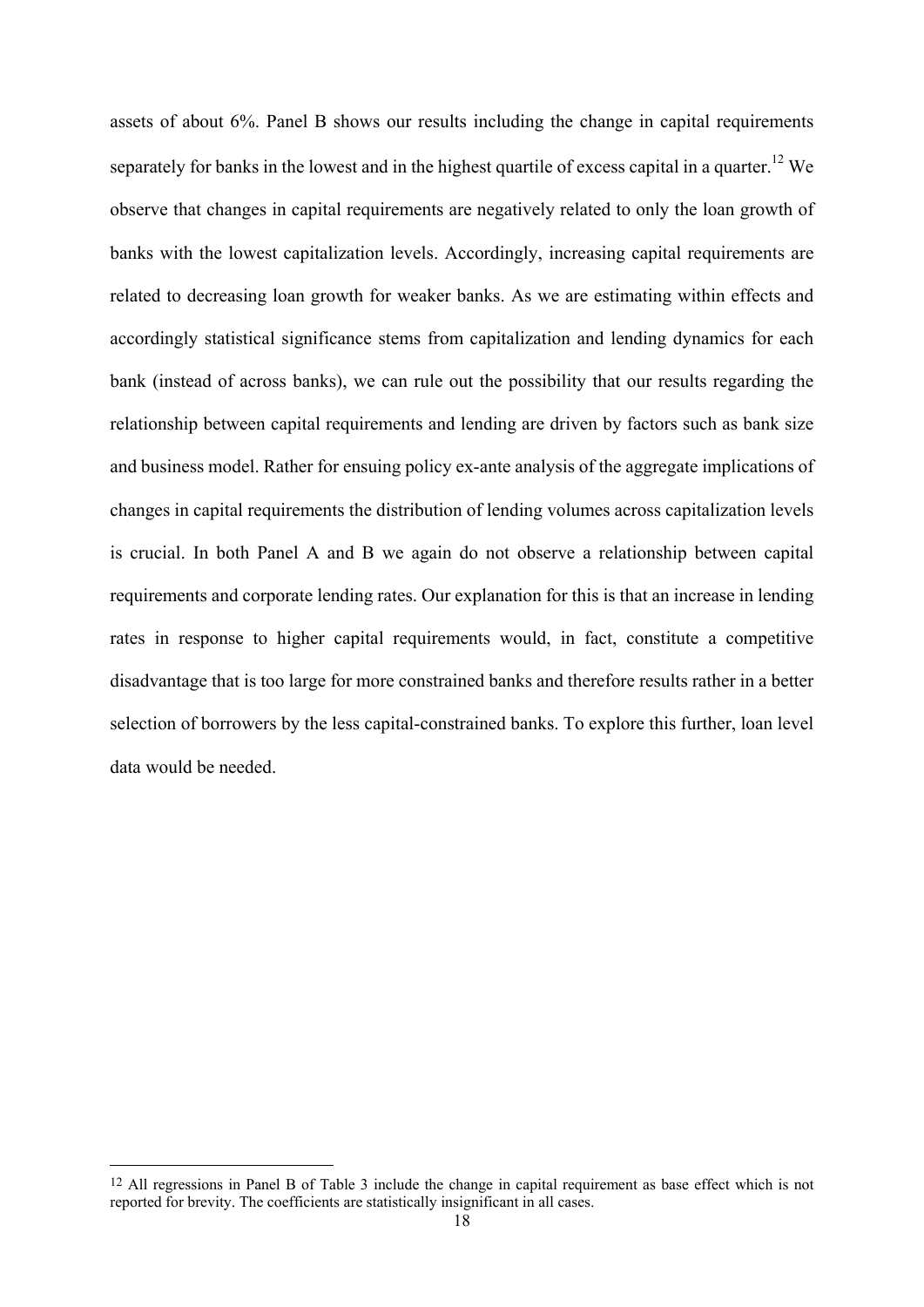#### **Table 3:** *The effect of capital requirements and bank capitalization on lending and interest rates*

The table shows the second step of two-step GMM regression results of a simultaneous equations estimation regressing the quarterly change in lending to the non-financial private sector and the quarterly change in the average interest rate charged for these on control variables. The data range from 2008:Q1 to 2018:Q3. All variables are used at the bank-quarter level and defined in Panel B of Table 1. For the two-step GMM estimator, the first step estimates each equation via 2SLS using the first lag of the dependent variables as instruments, where a Fisher type unit root test based on the Phillips-Perron test rejects a unit root and a Wooldridge test rejects autocorrelation in panel data in all cases. A weight matrix is then calculated which is used in the second step of GMM. The dependent variables are taken to be endogenous to the system and treated as correlated with the disturbances in the system's equations. *Capital requirement* is shown as the cumulative effect over the previous four quarters. *Excess capital* is defined as a bank's capital holdings above its regulatory requirement, divided by the bank's total assets. In Panel A, *Excess capital* as base effect is included but omitted. In Panel B, the change in capital requirement is interacted with an indicator variable, *low excess capital*, which is one when a bank is in the lowest quartile of the distribution of excess capitalization in a quarter and zero otherwise, and with *high excess capital*, which is one when a bank is in the highest quartile of excess capital in a quarter and zero otherwise. In Panel B, the change in capital requirement as a base effect is included but omitted from the table. Control variables are bank size, liquid assets, deposits share, RoA, included lagged by one quarter, and a dummy variable which is one in a quarter in which a bank merges with another bank. In the table, columns (1) and (2), and columns (3) and (4) are estimated simultaneously. The statistical significance of results is indicated by  $* = 10\%$  level,  $** = 5\%$  level and \*\*\* = 1% level using standard errors clustered at the bank level. P-values are shown in parentheses below coefficient estimates.

|                               | (1)              | (2)                     | (3)              | (4)                    |
|-------------------------------|------------------|-------------------------|------------------|------------------------|
| Dependent variable:           | $\Delta$ lending | $\Lambda$ interest rate | $\Delta$ lending | $\Delta$ interest rate |
|                               |                  |                         |                  |                        |
| Capital requirement           | $-2.078***$      | 0.012                   | $-2.015***$      | 0.010                  |
|                               | (0.000)          | (0.273)                 | (0.001)          | (0.520)                |
| Capital req. * excess capital | $0.369**$        | 0.002                   | $0.298**$        | 2.80E-04               |
|                               | (0.007)          | (0.427)                 | (0.035)          | (0.426)                |
| Bank control variables        | yes              | yes                     | yes              | yes                    |
| Bank fixed effects            | yes              | yes                     | yes              | yes                    |
| Macro control variables       | yes              | yes                     | no               | no                     |
| Time fixed effects            | no               | no                      | yes              | yes                    |
| <b>Observations</b>           | 5,099            | 5,099                   | 5,099            | 5,099                  |
| Number of banks               | 170              | 170                     | 170              | 170                    |
| R-squared                     | 0.134            | 0.229                   | 0.163            | 0.286                  |

Panel A: Interaction with excess capital

Panel B: Banks broken down by excess capital

|                                           | $^{(1)}$         | (2)                     | (3)              | (4)                    |
|-------------------------------------------|------------------|-------------------------|------------------|------------------------|
| Dependent variable:                       | $\Delta$ lending | $\Lambda$ interest rate | $\Delta$ lending | $\Delta$ interest rate |
|                                           |                  |                         |                  |                        |
| Capital requirement (low excess capital)  | $-1.251**$       | 0.003                   | $-1.425**$       | $-0.005$               |
|                                           | (0.045)          | (0.849)                 | (0.023)          | (0.768)                |
| Capital requirement (high excess capital) | 0.189            | 0.002                   | 0.122            | $-0.005$               |
|                                           | (0.735)          | (0.893)                 | (0.829)          | (0.759)                |
| Bank control variables                    | yes              | yes                     | yes              | yes                    |
| Bank fixed effects                        | yes              | yes                     | yes              | yes                    |
| Macro control variables                   | yes              | yes                     | no               | no                     |
| Time fixed effects                        | no               | no                      | yes              | yes                    |
| <b>Observations</b>                       | 5.051            | 5,051                   | 5.051            | 5,051                  |
| Number of banks                           | 170              | 170                     | 170              | 170                    |
| R-squared                                 | 0.168            | 0.287                   | 0.139            | 0.225                  |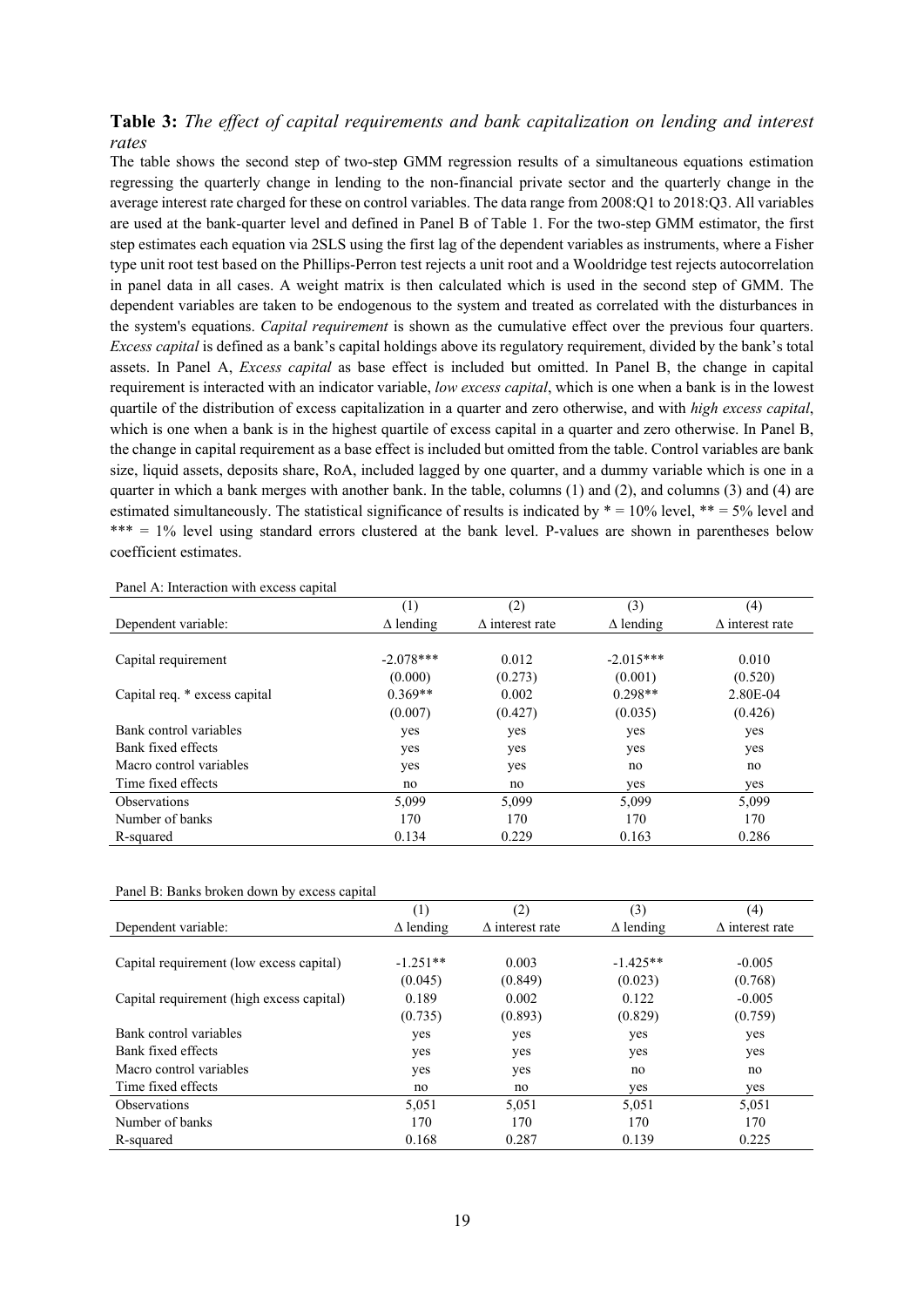#### **4.2 Transmission of capital requirements and monetary policy**

In this section, we additionally investigate the effect of supranational monetary policy on corporate loan growth and lending rates. In our sample period, monetary policy was largely accommodative. The bank lending channel was the target of several monetary policy measures and accordingly we hypothesize that monetary policy is also transmitted to bank lending. In addition to the change in capital requirements we incorporate the monetary policy stance which is measured by the cumulative change in the money market rate over the previous three quarters and the current quarter.<sup>13</sup> That is, we estimate the following regression model using again our simultaneous equations setup for both corporate loan growth and the change in the lending rate

$$
\Delta Y_{b,t} = \alpha_0 + \sum_{k=1}^{K} \alpha_{1,k} \Delta cap_{b,t-k} + \alpha_2 \sum_{l=0}^{L} \Delta MP_{t-l} + \beta X_{b,t-1} + \gamma M_t + f_b + \epsilon_{b,t} \tag{5}
$$

with Δ*MP<sub>t-1</sub>* indicating the change in our monetary policy variable and *L*=3. Note that we are not able to include quarter time fixed effects in these regressions as they would absorb our monetary policy variable, which is the same for each bank in a quarter, but include our set of macro control variables  $M_t$  instead. We additionally account for our finding from the previous section and split banks into those in the lowest and those in the highest quartile in terms of their level of excess capital in each quarter. We are interested whether our result – that changes in capital requirements are related only to the lending of weaker banks – continues to hold, and whether differential effects exist with respect to monetary policy between weaker and stronger banks as well. Panel A of Table 4 shows the results.

-

<sup>13</sup> We rerun all our analyses using the lending rate spread over the money market rate instead of the lending rate. The results are qualitatively the same.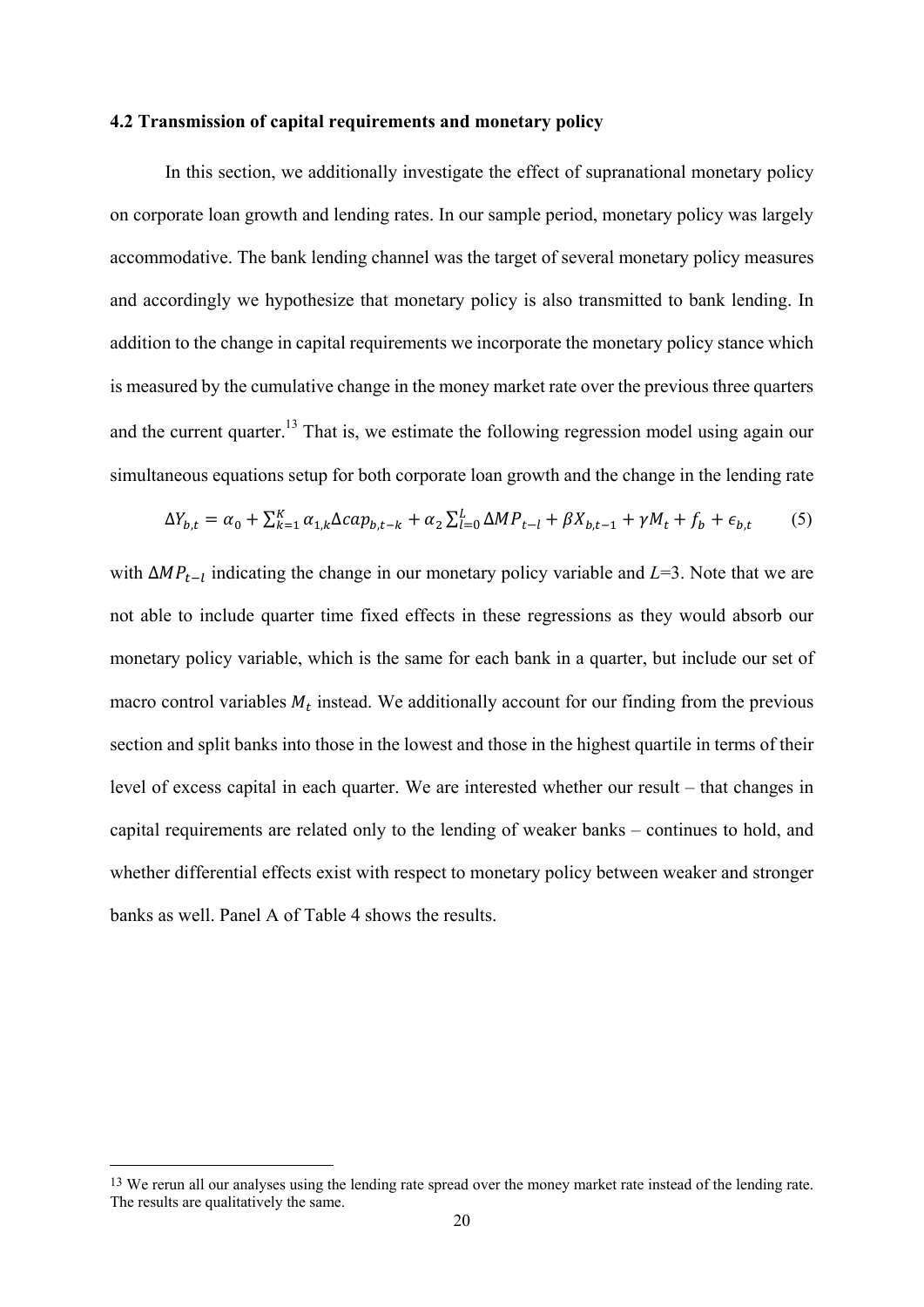**Table 4:** *The effect of capital requirements and monetary policy on lending and interest rates*  The table shows the second step of two-step GMM regression results of a simultaneous equations estimation regressing the quarterly change in lending to the non-financial private sector and the quarterly change in the average interest rate charged for these on control variables. The data range from 2008:Q1 to 2018:Q3. All variables are used at the bank-quarter level and defined in Panel B of Table 1. For the two-step GMM estimator, the first step estimates each equation via 2SLS using the first lag of the dependent variables as instruments, where a Fisher type unit root test based on the Phillips-Perron test rejects a unit root and a Wooldridge test rejects autocorrelation in panel data in all cases. A weight matrix is then calculated which is used in the second step of GMM. The dependent variables are taken to be endogenous to the system and treated as correlated with the disturbances in the system's equations. *Capital requirement* is shown as the cumulative effect over the previous four quarters. *Monetary policy* is the level of the money market interest rate which is shown as the joint average effect over the current and the previous three four quarters. In Panel B, *Monetary Policy* is interacted with indicator variables which are one when the money market interest rate declines (*Monetary Policy [loose]*) and when it increases (*Monetary Policy [tight]*) from month<sub>t-3</sub> to month<sub>t</sub>. Control variables are bank size, liquid assets, deposits share, RoA, included lagged by one quarter, and a dummy variable which is one in a quarter when a bank merges with another bank. In the table, columns (1) and (2), columns (3) and (4), and columns (5) and (6) are estimated simultaneously. The statistical significance of results is indicated by  $* = 10\%$  level,  $** = 5\%$  level and  $*** = 1\%$ level using standard errors clustered at the bank level. P-values are shown in parentheses below coefficient estimates.

|                         |                  | All banks              |                  | Low excess capital banks |                  | High excess capital banks |
|-------------------------|------------------|------------------------|------------------|--------------------------|------------------|---------------------------|
|                         | (1)              | (2)                    | (3)              | (4)                      | (5)              | (6)                       |
| Dependent variable      | $\Delta$ lending | $\Delta$ interest rate | $\Delta$ lending | $\Delta$ interest rate   | $\Delta$ lending | $\Delta$ interest rate    |
|                         |                  |                        |                  |                          |                  |                           |
| Capital requirement     | $-0.870***$      | $0.014*$               | $-1.627***$      | 0.023                    | 0.431            | 0.017                     |
|                         | (0.002)          | (0.081)                | (0.005)          | (0.171)                  | (0.476)          | (0.343)                   |
| Monetary policy         | $-0.868$         | $0.136***$             | $-0.608$         | $0.116***$               | $-1.948*$        | $0.084**$                 |
|                         | (0.123)          | (0.000)                | (0.622)          | (0.001)                  | (0.081)          | (0.010)                   |
| Bank control variables  | yes              | yes                    | yes              | yes                      | yes              | yes                       |
| Bank fixed effects      | yes              | yes                    | yes              | yes                      | yes              | yes                       |
| Macro control variables | yes              | yes                    | yes              | yes                      | yes              | yes                       |
| <b>Observations</b>     | 5,123            | 5,123                  | 1,168            | 1,168                    | 1,344            | 1,344                     |
| Number of banks         | 170              | 170                    | 92               | 92                       | 80               | 80                        |
| R-squared               | 0.138            | 0.234                  | 0.213            | 0.286                    | 0.135            | 0.204                     |

Panel A: Bank capital requirements and monetary policy

Panel B: Bank capital requirements and loose and tight monetary policy

|                         |                  | All banks              | Low excess capital banks |                        | High excess capital banks |                        |
|-------------------------|------------------|------------------------|--------------------------|------------------------|---------------------------|------------------------|
|                         | (1)              | (2)                    | (3)                      | (4)                    | (5)                       | (6)                    |
| Dependent variable:     | $\Delta$ lending | $\Delta$ interest rate | $\Delta$ lending         | $\Delta$ interest rate | $\Delta$ lending          | $\Delta$ interest rate |
|                         |                  |                        |                          |                        |                           |                        |
| Capital requirement     | $-0.912***$      | 0.00622                | $-1.64***$               | 0.021                  | 0.39                      | 0.39                   |
|                         | (0.002)          | (0.442)                | (0.004)                  | (0.210)                | (0.520)                   | (0.520)                |
| Monetary policy [loose] | $-0.736$         | $0.154***$             | $-0.532$                 | $0.137***$             | $-1.984*$                 | $0.110***$             |
|                         | (0.194)          | (0.000)                | (0.667)                  | (0.000)                | (0.077)                   | (0.001)                |
| Monetary policy [tight] | 2.130            | $0.723***$             | 2.106                    | $0.776***$             | 0.174                     | $0.663***$             |
|                         | (0.223)          | (0.000)                | (0.587)                  | (0.000)                | (0.960)                   | (0.000)                |
| Bank control variables  | yes              | yes                    | yes                      | yes                    | yes                       | yes                    |
| Bank fixed effects      | yes              | yes                    | yes                      | yes                    | yes                       | yes                    |
| Macro control variables | yes              | yes                    | yes                      | yes                    | yes                       | yes                    |
| <b>Observations</b>     | 5,123            | 5,123                  | 1,168                    | 1,168                  | 1,344                     | 1,344                  |
| Number of banks         | 170              | 170                    | 92                       | 92                     | 80                        | 80                     |
| R-squared               | 0.139            | 0.257                  | 0.214                    | 0.308                  | 0.135                     | 0.223                  |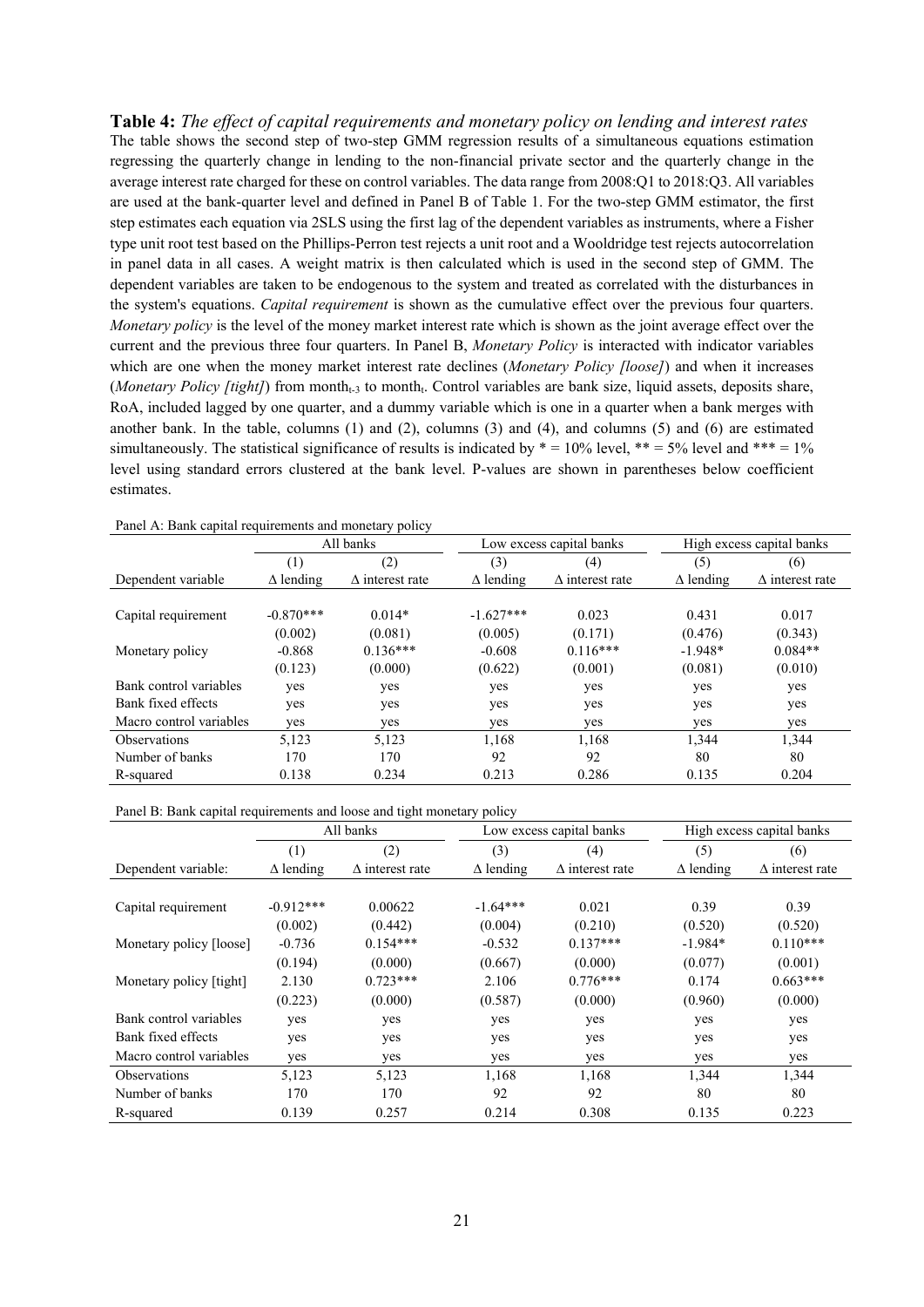Panel A confirms our previous finding. We observe that changes in capital requirements are negatively related to banks' corporate loan growth which is driven by banks with low levels of excess capital. The table also shows that the central bank's monetary policy stance is related to bank lending. Panel A of Table 4 shows that the supranational monetary policy is transmitted to changes in corporate lending rates with a positive relationship. The coefficients in Panel A imply that a one percentage point decrease in the money market rate reduces the change in interest rates by about 0.14 percentage points. We observe neither a relationship of monetary policy to loan growth nor differences of the effects of monetary policy by banks' excess capital. $^{14}$ 

As mentioned earlier, monetary policy was largely accommodative in our sample period. However, we observe several periods where the average change in the money market rate was also increasing, indicating a monetary policy tightening.<sup>15</sup> To explore whether the effect is symmetric in episodes with a tightening and with an easing monetary policy stance, we split our monetary policy variable into two variables. *Monetary policy [loose]* is the cumulative change in the money market rate when it is negative and zero otherwise. *Monetary policy [tight]* is the cumulative change when it is zero or positive and zero otherwise. We again estimate equation (5) but replace  $\Delta MP_{t-1}$  with these two variables. Panel B of Table 4 shows the results.

We find our previous results confirmed for both the tightening and the easing of supranational monetary policy. Changes in the policy rate are positively related to changes in corporate lending rates. This implies that a looser monetary policy stance translates into lower corporate lending rates while stricter monetary policy implies higher corporate lending rates. Note that the coefficients between our monetary policy variables are not directly comparable in

 $\overline{a}$ 

<sup>14</sup> We also re-rerun all regressions excluding the changes in capital requirements. All results continue to hold.

<sup>15</sup> As an example, the ECB increased its main refinancing rate from 100bps to 125 bps on April 13, 2011 and further to 150bps on July 13, 2011.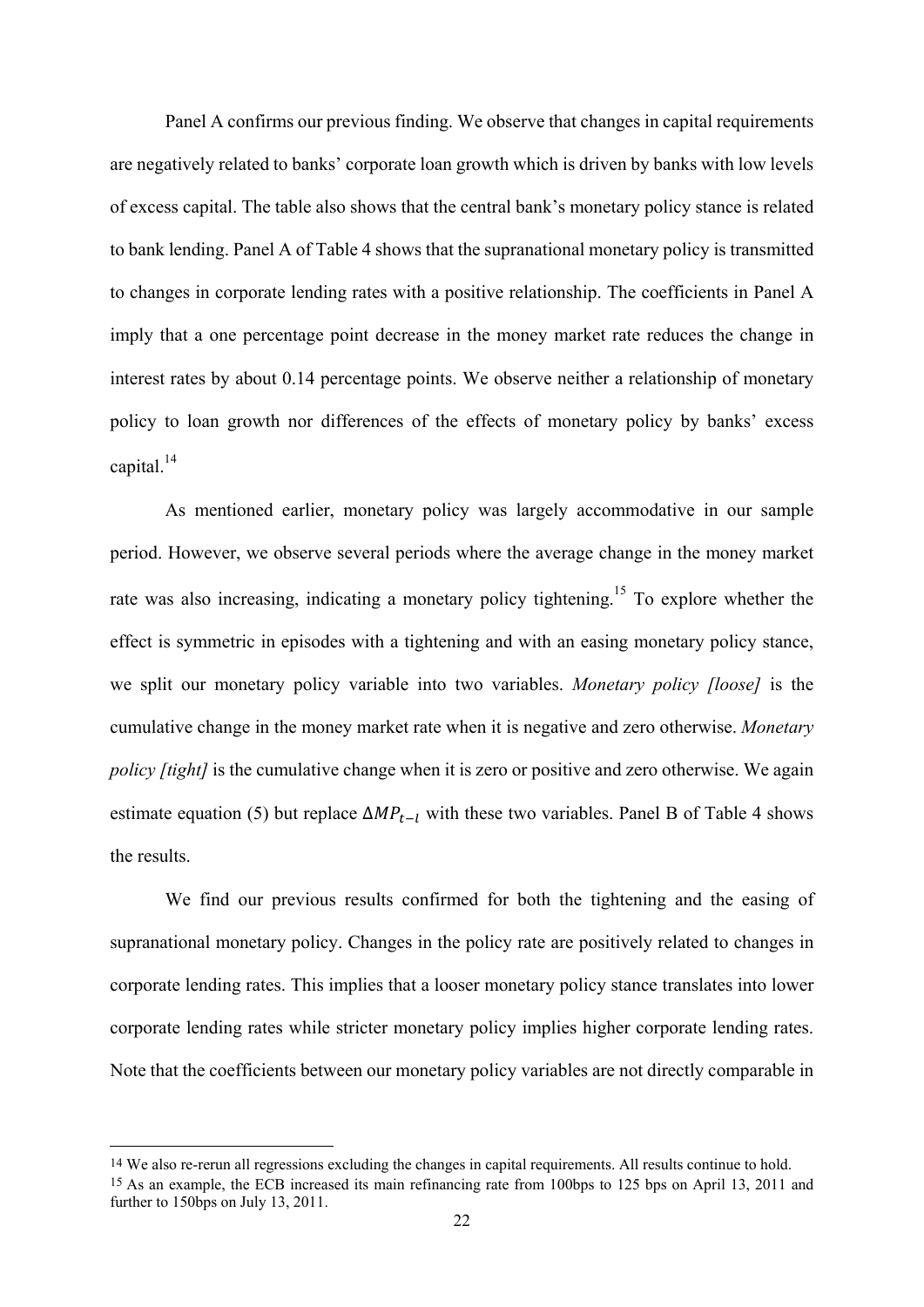their relation to lending rates as the average decrease in the money market rate, as well as its standard deviation, are much larger than its average increase and deviation in our sample period. Accounting for the average change and standard deviation in the money market rate, the sensitivity with respect to corporate lending rates is rather comparable. Interestingly, column (5) in Panel B shows that banks with high levels of excess capital seem to increase their lending when the money market rate decreases. This may indicate that better capitalized banks are better transmitters of accommodative monetary policy. However, we refrain from interpreting this result in more detail as the coefficient is only marginally significant.

Overall, our results in this section show that changes in capital requirements are negatively related to the loan growth of weaker banks, while changes in supranational monetary policy are positively related to corporate interest rates charged by banks irrespective of their capitalization.

#### **4.3 Transmission of capital requirements, monetary policy, and their interaction**

In this section, we are interested in whether changes in capital requirements and the monetary policy stance are related to bank lending only individually, or also mutually affect their transmission and effectiveness. To explore this, we additionally explore the interaction between changes in the two policies. We estimate our regression model from Panel B of Table 4 again but additionally interact the change in capital requirements with our variables *Monetary policy [loose]* and *Monetary policy [tight]*. We again investigate the results for the total sample as well as separately for the two subsamples of banks with low and high levels of excess capital. The results are shown in Table 5.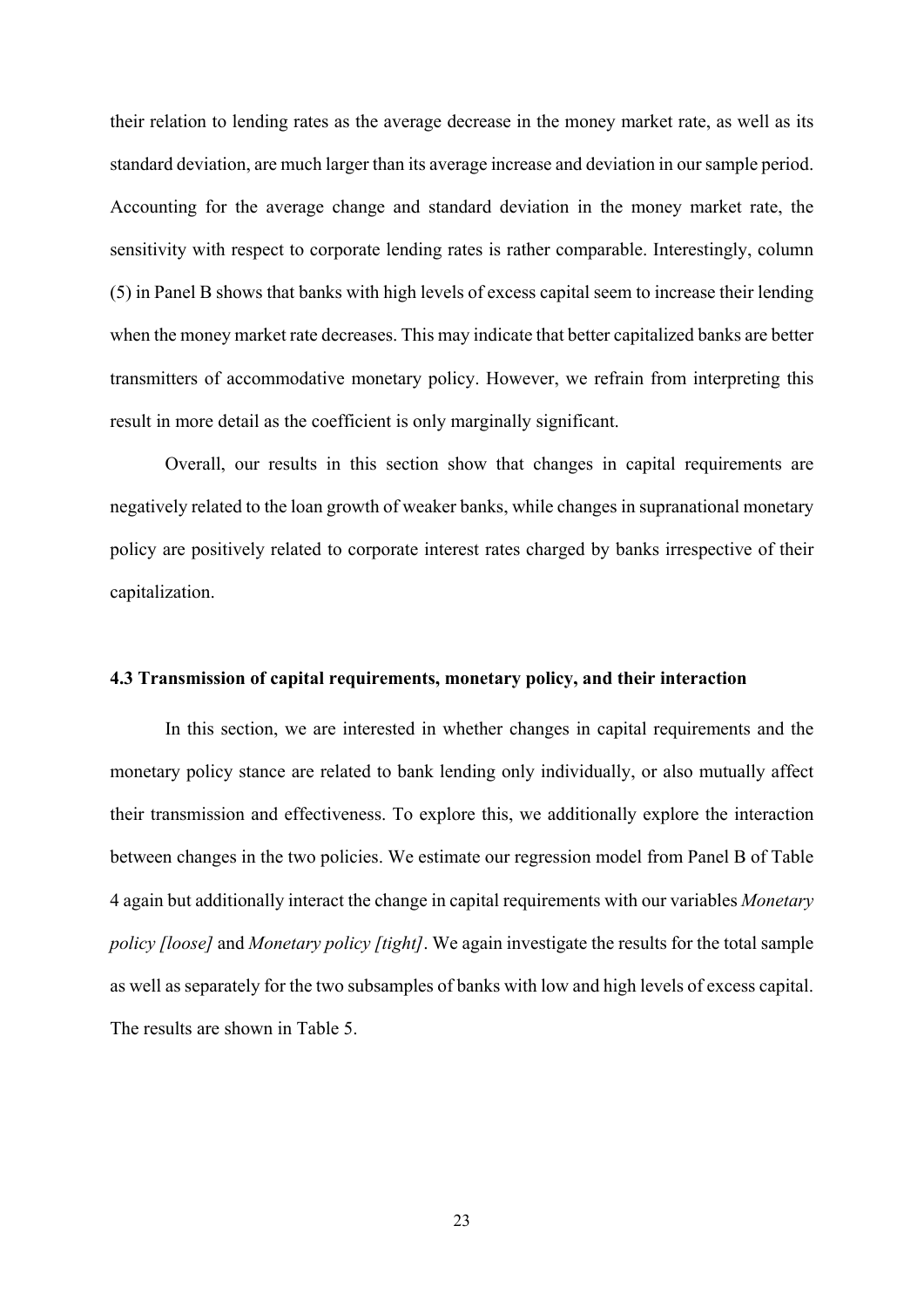#### **Table 5:** *The effect of capital requirements and monetary policy stance conditional on bank capitalization on lending and interest rates*

The table shows the second step of two-step GMM regression results of a simultaneous equations estimation regressing the quarterly change in lending to the non-financial private sector and the quarterly change in the average interest rate charged for these on control variables. The data range from 2008:Q1 to 2018:Q3. All variables are used at the bank-quarter level and defined in Panel B of Table 1. For the two-step GMM estimator, the first step estimates each equation via 2SLS using the first lag of the dependent variables as instruments, where a Fisher type unit root test based on the Phillips-Perron test rejects a unit root and a Wooldridge test rejects autocorrelation in panel data in all cases. A weight matrix is then calculated which is used in the second step of GMM. The dependent variables are taken to be endogenous to the system and treated as correlated with the disturbances in the system's equations. *Capital requirement* is shown as the cumulative average effect over the previous four quarters. *Monetary policy* is the level of the money market interest rate which is shown as the joint average effect over the current and the previous three four quarters and interacted with indicators variables which are one when the money market interest rate declines (*Monetary Policy [loose]*) and when it increases (*Monetary Policy [tight]*) from month<sub>t-3</sub> to month<sub>t</sub>. Control variables are bank size, liquid assets, deposits share, RoA, included lagged by one quarter, and a dummy variable which is one in a quarter when a bank merges with another bank. In the table, columns (1) and (2), columns (3) and (4), and columns (5) and (6) are estimated simultaneously. The statistical significance of results is indicated by  $* = 10\%$  level,  $** = 5\%$  level and  $*** = 1\%$  level using standard errors clustered at the bank level. P-values are shown in parentheses below coefficient estimates.

|                                  |                  | All banks              | Low excess capital banks |                        | High excess capital banks |                        |
|----------------------------------|------------------|------------------------|--------------------------|------------------------|---------------------------|------------------------|
|                                  | (1)              | (2)                    | (3)                      | (4)                    | (5)                       | (6)                    |
| Dependent variable               | $\Delta$ lending | $\Delta$ interest rate | $\Delta$ lending         | $\Delta$ interest rate | $\Delta$ lending          | $\Delta$ interest rate |
|                                  |                  |                        |                          |                        |                           |                        |
| Capital requirement              | $-0.615*$        | 0.003                  | $-1.340**$               | 0.002                  | 0.297                     | 0.004                  |
|                                  | (0.056)          | (0.765)                | (0.044)                  | (0.915)                | (0.648)                   | (0.822)                |
| Monetary policy [loose]          | $-0.885$         | $0.171***$             | $-0.552$                 | $0.137***$             | $-2.710**$                | $0.122***$             |
|                                  | (0.119)          | (0.000)                | (0.655)                  | (0.000)                | (0.015)                   | (0.000)                |
| Monetary policy [tight]          | 1.441            | $0.745***$             | 1.836                    | $0.753***$             | $-0.334$                  | $0.625***$             |
|                                  | (0.417)          | (0.000)                | (0.649)                  | (0.000)                | (0.925)                   | (0.000)                |
| Capital requirement * MP [loose] | 2.677            | $-0.086*$              | 0.760                    | $-0.154**$             | $-7.177$                  | $-0.328**$             |
|                                  | (0.105)          | (0.058)                | (0.763)                  | (0.036)                | (0.207)                   | (0.045)                |
| Capital requirement * MP [tight] | $-10.08$         | $-0.546**$             | $-12.61$                 | $-0.597$               | $-1.133$                  | $-1.146**$             |
|                                  | (0.285)          | (0.039)                | (0.531)                  | (0.307)                | (0.953)                   | (0.040)                |
| Bank control variables           | yes              | yes                    | yes                      | yes                    | yes                       | yes                    |
| Bank fixed effects               | yes              | yes                    | yes                      | yes                    | yes                       | yes                    |
| Macro control variables          | yes              | yes                    | yes                      | yes                    | yes                       | yes                    |
| Observations                     | 5,123            | 5,123                  | 1,168                    | 1,168                  | 1,344                     | 1,344                  |
| Number of banks                  | 170              | 170                    | 92                       | 92                     | 80                        | 80                     |
| R-squared                        | 0.140            | 0.263                  | 0.218                    | 0.322                  | 0.157                     | 0.238                  |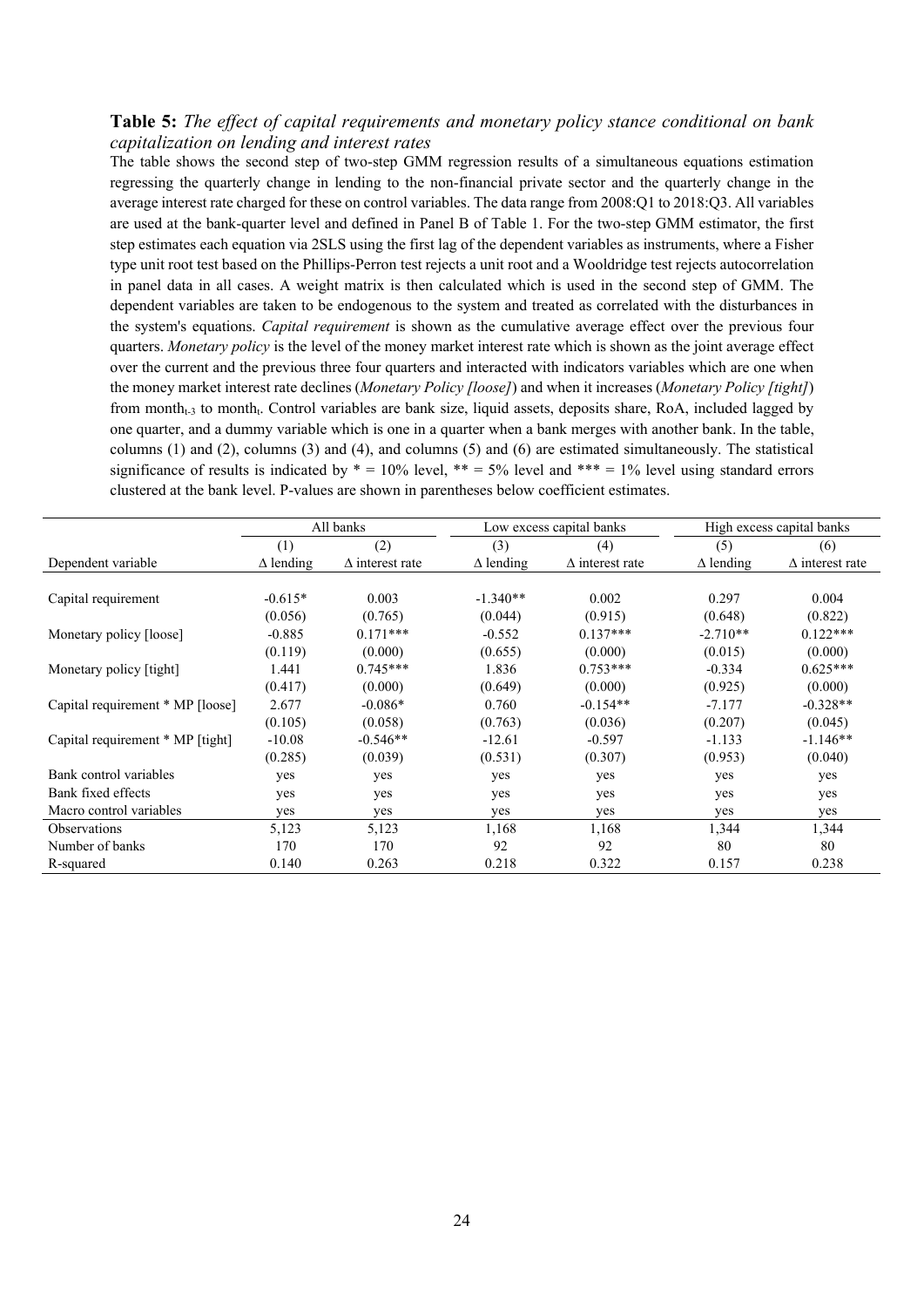Table 5 confirms our previous findings on the transmission of policy changes. Changes in capital requirements are negatively related to the loan growth of banks with lower levels of excess capital, and supranational monetary policy changes are positively related to corporate lending rates. As to the interaction between changes in capital requirements and monetary policy, we observe that an increase in capital requirements has countervailing effects to the transmission of monetary policy changes on lending rates. Both coefficients for our interaction terms are opposite to the positive association of monetary policy to banks' interest rates (column 2). This implies that a decreasing (increasing) policy rate is associated with lower (higher) corporate lending rates; however, when capital requirements simultaneously increase (decrease) this relationship is attenuated. This result is largely confirmed, including where we split banks into those with high and with low levels of excess capital, with the exception of the coefficient of the interaction term between changes in capital requirement and loose monetary policy for banks with low excess capital. It is negative but not statistically significant.

In sum, changes in the supranational monetary policy stance are related to changes in corporate lending rates in the same direction, irrespective of bank health. However, simultaneous but opposite changes in capital requirements might attenuate this transmission. While this might be desirable from a policy perspective when monetary policy is tightened, it might also counteract monetary policy intentions when the policy is accommodative. Importantly, changes in capital requirements are additionally related to the loan growth of weaker banks. This suggests that over the period after the financial crisis, when monetary policy was largely accommodative and bank capital requirements simultaneously were increased, banks' lending interest rates might have decreased to a smaller extent than intended by policymakers, and the loan growth of weaker banks may have actually decreased.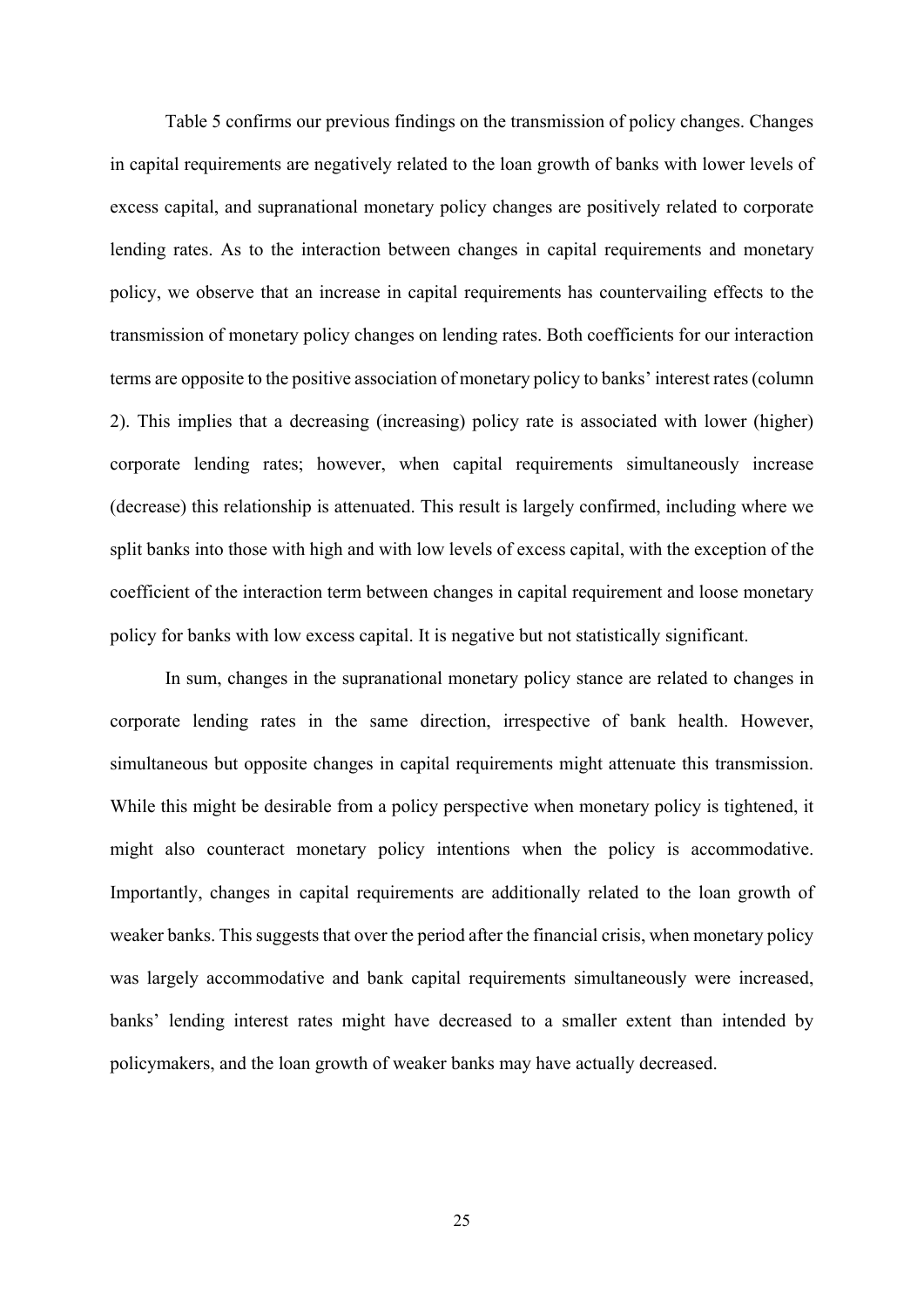#### **5 Conclusion**

This paper explores the transmission of bank capital requirements and supranational monetary policy and their joint effect on banks' lending to the non-financial corporate sector in the euro area and corresponding lending rates in the short-term. Our results suggest that for weakly capitalized banks in the short-term increases in capital requirements are negatively associated with changes in loan growth but not with lending rates. The relationship is economically significant as an increase in the regulatory capital requirement of 1 percentage point is associated with a 1.7 percent decrease in euro area bank lending of weaker banks. This effect is only observable for banks operating close to the regulatory required level of capital, and it disappears for excess capital to total assets ratios of around 6 percent. Our results do not show a relationship between capital requirements and corporate lending rates. These findings suggest that externalities of changes in capital requirements in the short-term hinge on the level and the distribution of excess bank capitalization in a banking system.

Our sample period of 2008 to 2018 is predominantly characterized by increases in capital requirements. At the same time, the euro area monetary policy stance was mostly accommodative. When examining the interaction between the two policies, we observe that increases in capital requirements attenuate the general effects of monetary policy on interest rates. Accordingly, our results suggest that the bank lending channel was exposed to these two forces in the opposite direction, potentially implying reduced effectiveness. This finding suggests that a careful and elaborate mutual consideration of monetary policy and bank capital regulation is crucial for ensuring the policies' efficacy.

Overall, our results further may help policymakers to gauge ex ante the domestic as well as international implications of policy actions as well as to identify and gauge possible undesired short-term externalities. Besides, the results show the need for monitoring not only the policy actions of international financially integrated countries, but also certain features of the respective foreign banking systems and its main lenders. Last but not least, this study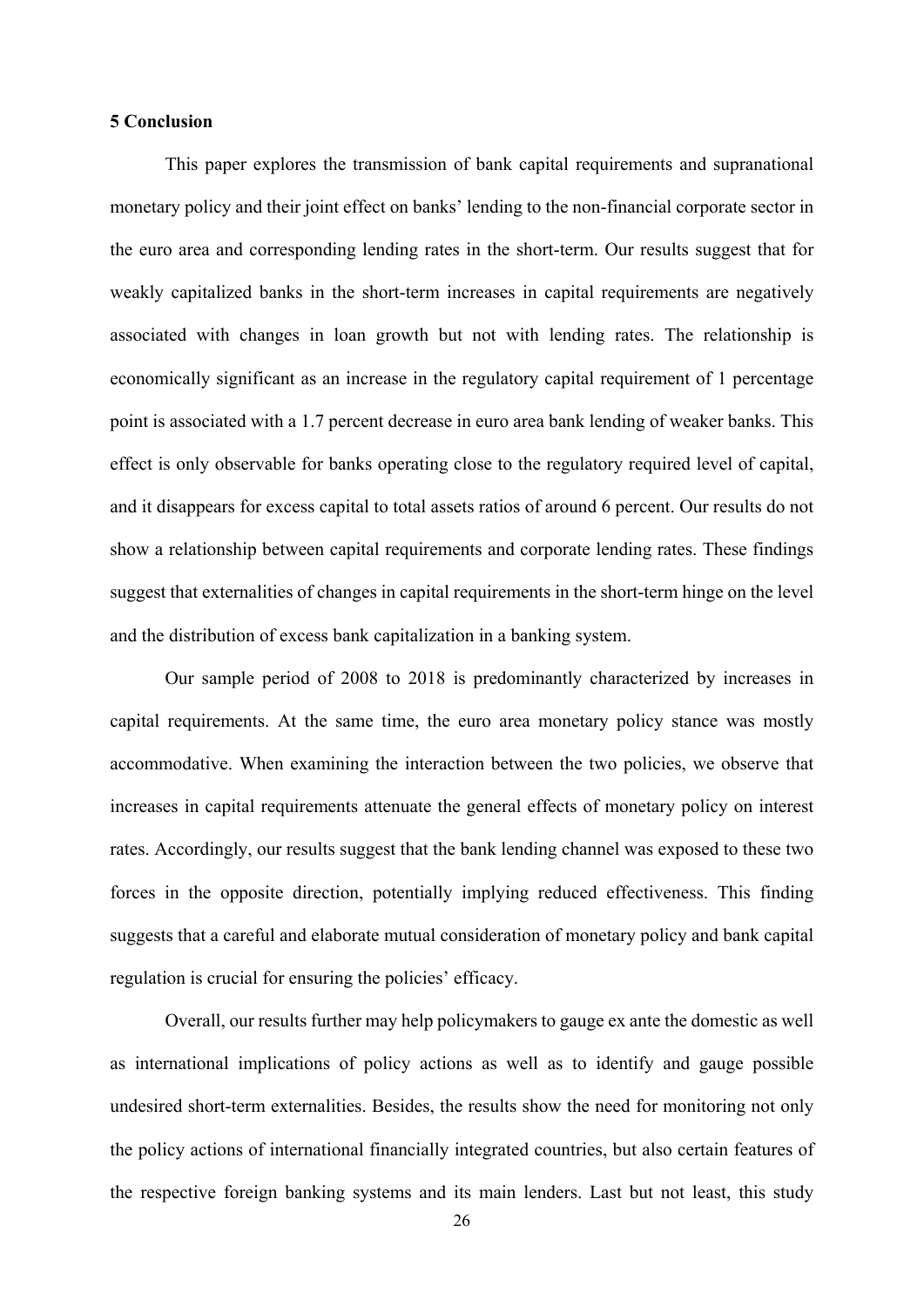provides crucial insights for analyses of the aggregate effects of policy changes (which are beyond the scope of our analysis). Future work exploring aggregate policy effects should account for how determining features, such as banks' excess capitalization, and their distribution is related to the distribution of, for instance, lending volumes.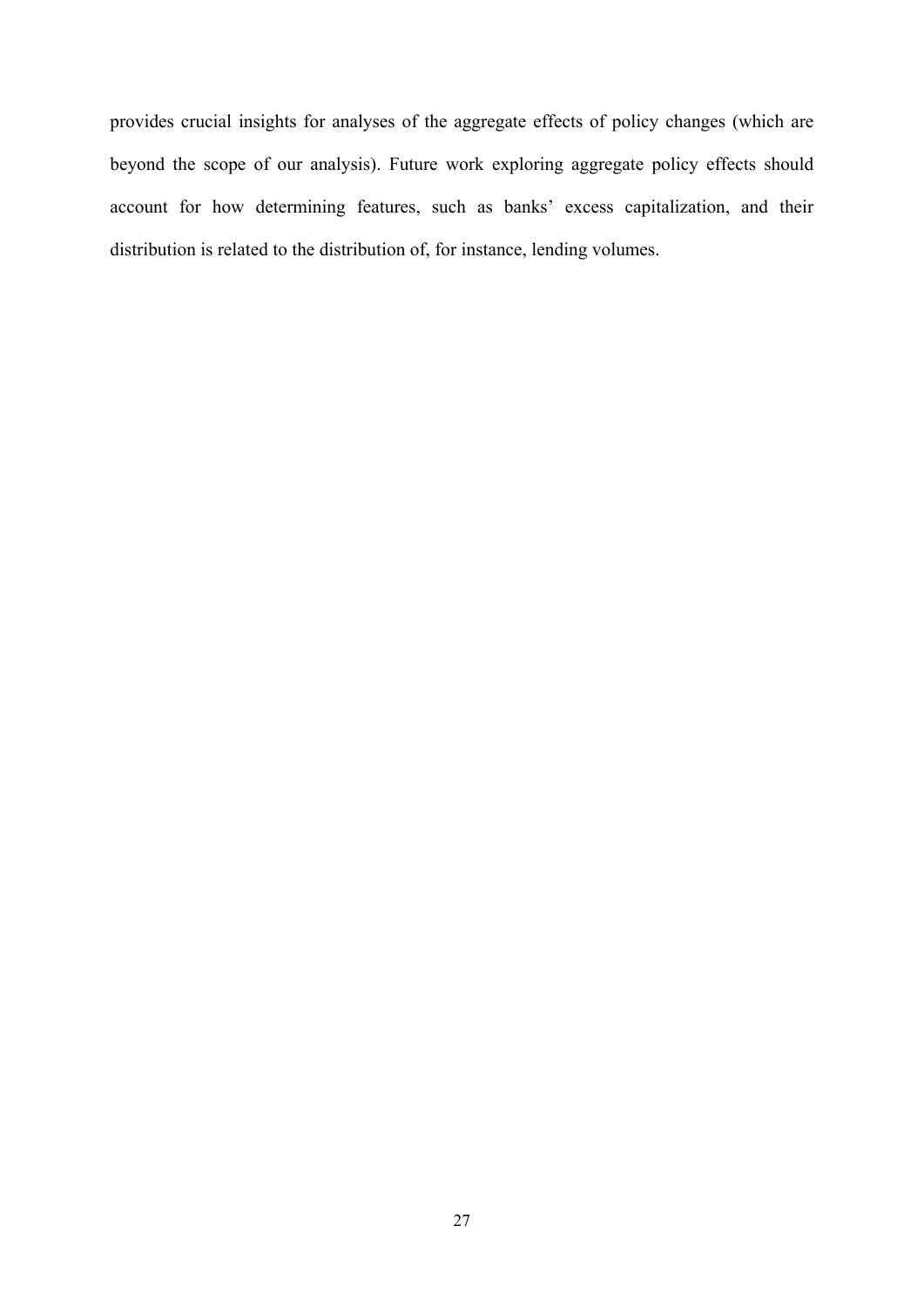#### **References**

- Aiyar, S., C. Calomiris, and T. Wieladek (2014). Does macro-prudential regulation leak? Evidence from a UK policy experiment. *Journal of Money, Credit and Banking* 46(1), 181-214.
- Aiyar, S., C. Calomiris, and T. Wieladek (2016). How does credit supply respond to monetary policy and bank minimum capital requirements? *European Economic Review 82,* 142- 165.
- Behn, M., R. Haselmann, and P. Wachtel (2016). Procyclical capital regulation and lending. *Journal of Finance* 71(2), 919-956.
- Bernanke, B., and A. Blinder (1992). The federal funds rate and the channels of monetary transmission. *American Economic Review* 82(4), 901-921.
- Bridges, J., D. Gregory, M. Nielsen, S. Pezzini, A. Radia, and M. Spaltro (2015). The impact of higher capital requirements on bank lending. Bank of England Working Paper No. 486.
- Buch, C., and E. Prieto (2014). Do Better Capitalized Banks Lend Less? Long-Run Panel Evidence from Germany. *International Finance* 17(1),1-23.
- Budnik, K., and P. Bochmann (2017). Capital and liquidity buffers and the resilience of the banking systems in the euro area. ECB Working Paper No. 2120.
- Budnik, K., and J. Kleibl (2018). Macroprudential regulation in the European Union in 1995- 2014: introducing a new data set on policy actions of a macroprudential nature. ECB Working Paper No 2123.
- De Jonghe, O., H. Dewachter, and S. Ongena (2016). Bank capital (requirements) and credit supply: Evidence from pillar 2 decisions. National Bank of Belgium Working Paper 303.
- De Marco, F., and T. Wieladek (2016). The real effects of capital requirements and monetary policy : Evidence from the United Kingdom, available: https://papers.ssrn.com/sol3/papers.cfm?abstract\_id=2780373.
- Eickmeier, S., Kolb, B., and E. Prieto (2018). Macroeconomic effects of bank capital regulation. Bundesbank Discussion Paper No 44/2018.
- Francis, W. B., and M. Osborne (2012). Capital requirements and bank behavior in the UK: Are there lessons for international capital standards? *Journal of Banking & Finance* 36(3), 803-816.
- Gambacorta, L. (2009). Monetary policy and the risk-taking channel. *BIS Quarterly Review*, December 2009, 43-53.
- Gambacorta, L., and P. Mistrulli (2004). Does bank capital affect lending behavior? *Journal of Financial Intermediation* 13, 436-457.
- Gropp, R., and F. Heider (2010). The determinants of bank capital structure. *Review of Finance*  14(4), 587-622.